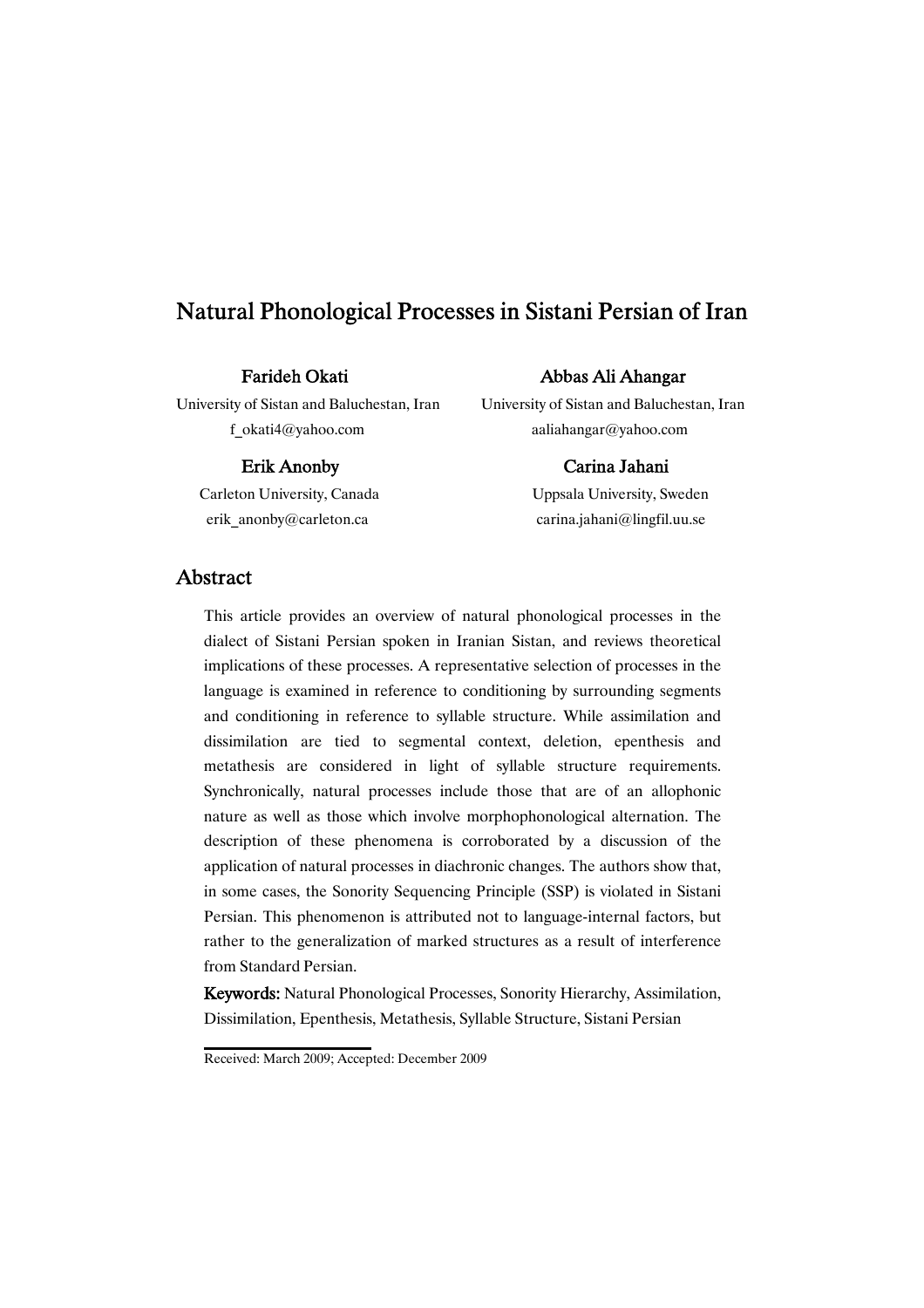# 1.Introduction

The purpose of the present study is to provide an overview of natural phonological processes in the dialect of Sistani Persian spoken in Iranian Sistan and to review the theoretical implications of these processes. After providing theoretical background to natural phonological processes, the article presents the language under investigation and describes the implementation of field research, which is based on extensive data from a geographically representative sample. Particular attention is given to the relationship between Sistani Persian and Standard Persian, since the latter variety has a profound influence on the former. The inquiry then turns to a description of selected natural processes, first giving attention to the role of segmental context and then turning to the effects of syllable structure requirements. While assimilation and dissimilation are shown to be motivated by segmental context, deletion, epenthesis and metathesis are explained with reference to syllable structure requirements. The synchronic description of these processes includes both allophonic and morphophonemic alternation, and the diachronic application of the processes gives further clarification to their scope in the language. The study concludes with a review of theoretical implications of these natural processes, giving special attention to data where, because of interference from Standard Persian, the Sonority Sequencing Principle (SSP) is violated in Sistani Persian.

# 1.1. Theoretical Background

In this article, we account for phonological processes in terms of physiological as well as psychological causes, giving special attention to phonetic plausibility.

A central idea in the theory of Natural Phonology (Stampe 1979), later reworked in Optimality Theory (OT: McCarthy and Prince 1993, Prince and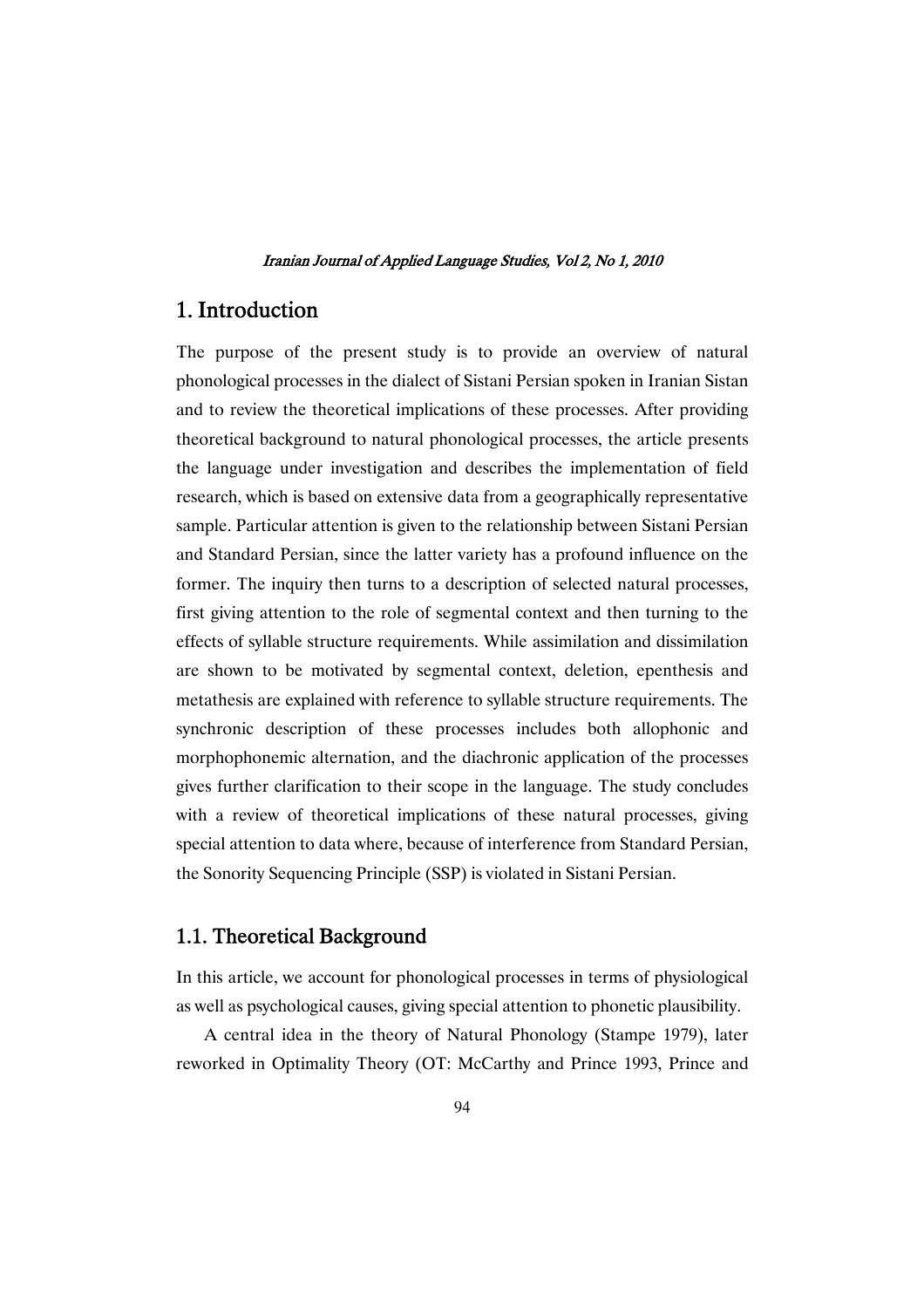Smolensky 1993), is that phonological structure can be attributed to a set of universal phonological processes (or, as in OT, constraints) which interact with one another, and that each language specifies which of these processes are active and which ones are suppressed. Natural phonological processes, which act at the syllable or "sentence" (phonological phrase) level, are unordered with respect to each other and apply simultaneously, though the output of one level may be the input to another. These phonological processes are conditioned by surrounding segments or by syllable structures, and "may have their sources in one of the notions of articulation, acoustics, or cognition" (Burquest 2001: 115).

The most common set of phonological processes conditioned by surrounding segments is that of assimilation, which relates to the ideas of articulation and acoustics. Dissimilation, the converse of assimilation, is also conditioned by surrounding segments, but is motivated by cognitive factors.

Other phonological processes are conditioned by syllable structure: for example, elision (deletion), epenthesis (insertion), metathesis (reversal), coalescence (merging), and changes in syllabicity. Since the latter phonological processes relate to the structure of the syllable itself, in many cases they leave existing segments unchanged (Burquest 2001: 169).

Burquest, discussing segment ordering within syllables, states that stronger (i.e., less sonorous) segments tend to be distributed in stronger syllable positions, that is, those which are farthest from the nucleus (2001: 168). The strongest syllable position is the onset; codas, which more intimately linked with the nucleus, tend to host weaker consonants. The nucleus, of course, is prototypically represented by vowels, which are the weakest segments. Burquest's sonority hierarchy is presented in Table 1.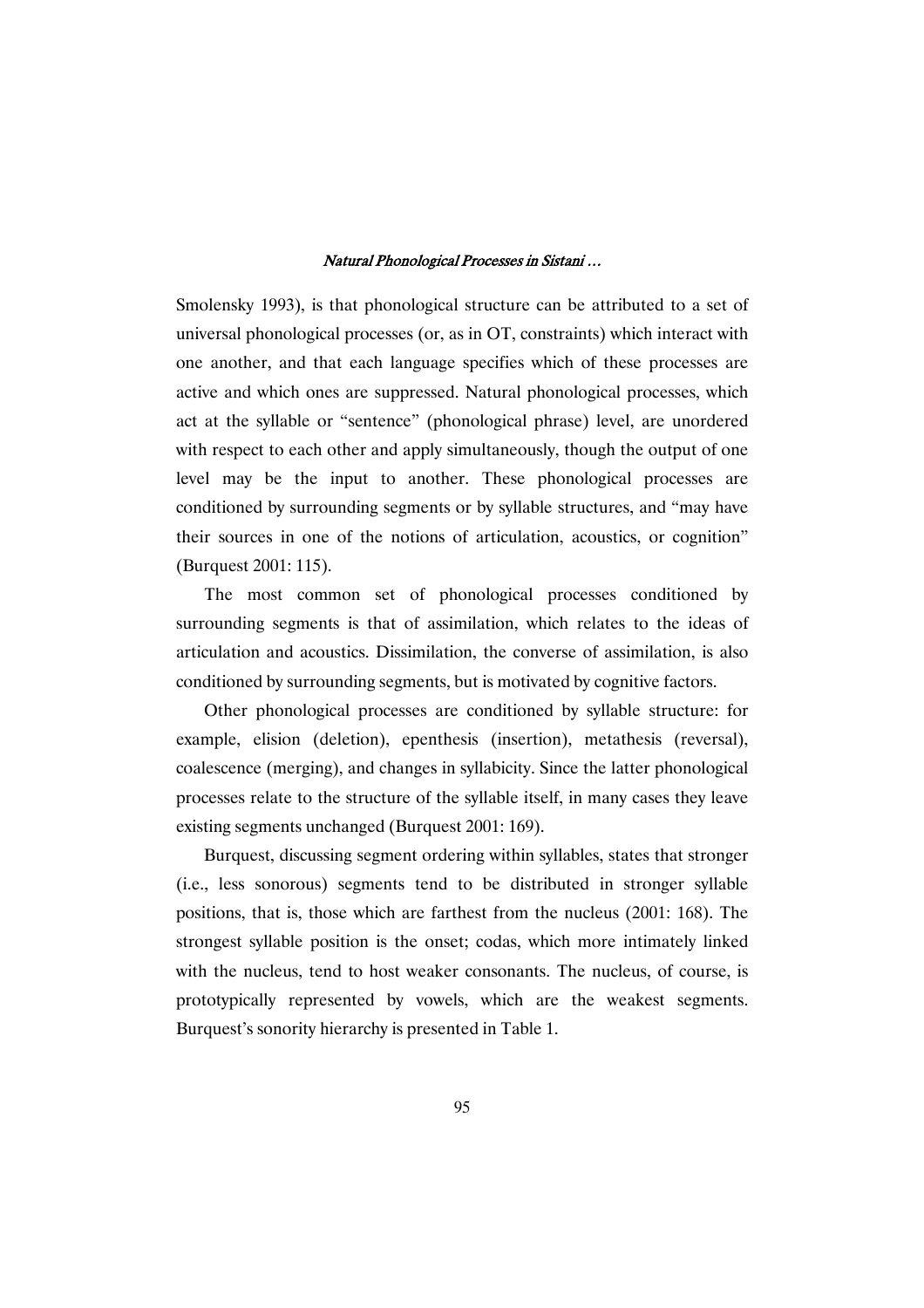Bijankhan (2005: 117) similarly states that phonemes take their positions in a syllable according to their sonority: the more sonorous (or weaker) the sound is, the closer it is to the nucleus, and the most sonorous sounds occupy the centre or the nucleus of a syllable. He cites Kenstowicz (1994: 254), who explains that sonority starts to rise in the onset and reaches the highest level in the nucleus, after which it falls towards the end of the syllable. This phonologically unmarked phenomenon is called the Sonority Sequencing Principle (SSP).

| Weakest consonantality (most sonorous)    | low vowels           |
|-------------------------------------------|----------------------|
|                                           | mid vowels           |
|                                           | high vowels/glides   |
|                                           | flaps                |
|                                           | laterals             |
|                                           | trills               |
|                                           | nasals               |
|                                           | voiced fricatives    |
|                                           | voiceless fricatives |
|                                           | voiced plosives      |
|                                           | voiceless plosives   |
| Strongest consonantality (least sonorous) | complex plosives     |

Table 1: Sonority hierarchy (Burquest 2001: 149)

# 1.2. Research Overview

Sistani is regarded as a dialect of New Persian, which in turn is classified within the Southwestern group of Iranian languages (Windfuhr 1989: 248). It takes its name from the historically important Sistan region (Grousset and Walford 1998: 7) that straddles southeastern Iran and southwestern Afghanistan: one portion of Sistan makes up the northern part of the Iranian province of Sistan and Baluchestan, and the other portion is a part of the Nimruz Province in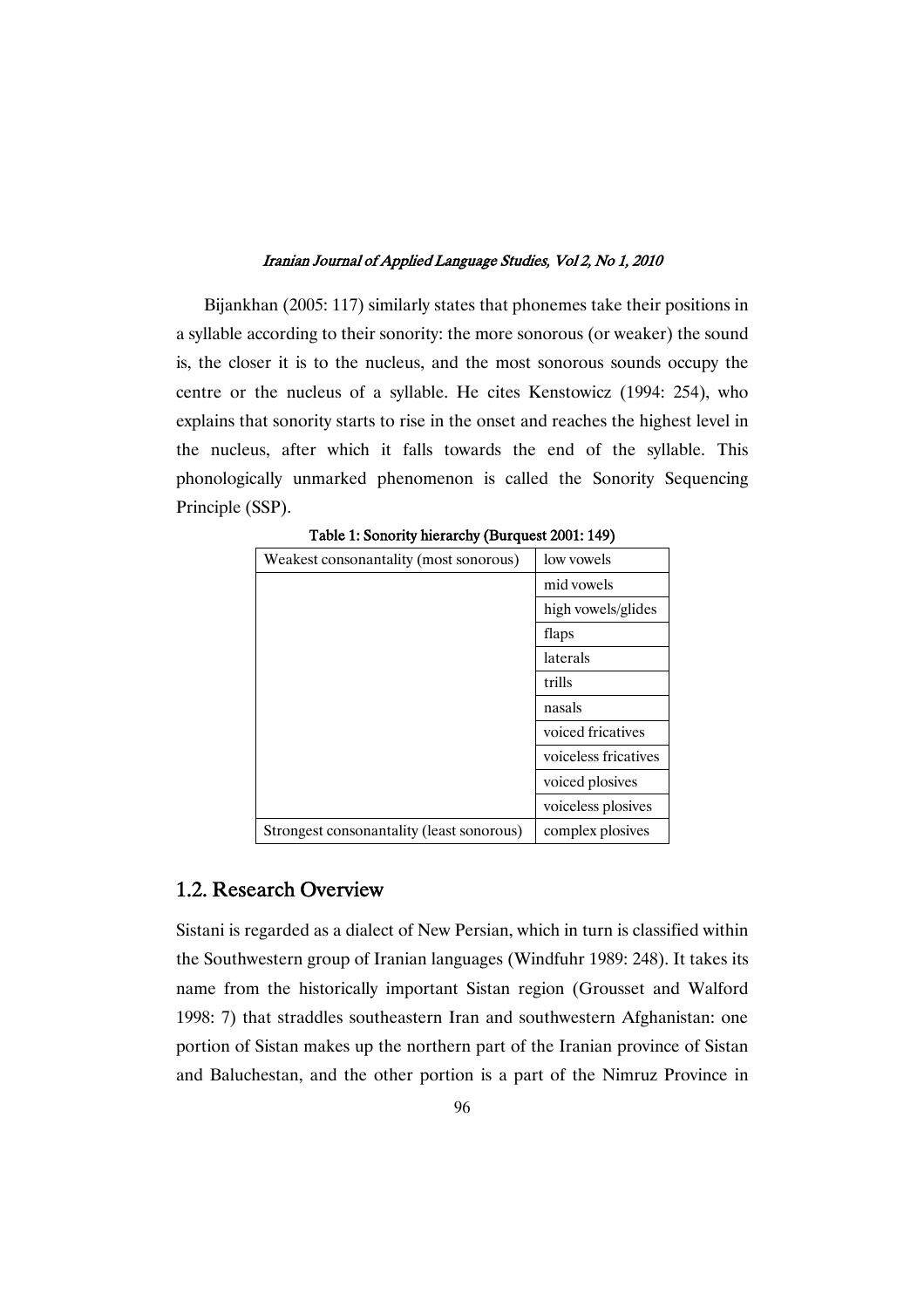Afghanistan. The Iranian dialect of Sistani is spoken by about 90% (authors' estimate) of a total of 350,000 inhabitants in the Sistan district of the province of Sistan and Baluchestan (www.sci.org.ir 2008). It is also spoken by Sistani emigrants to other parts of Iran such as Zahedan (the capital of Sistan and Baluchestan province), Sarakhs and Mashhad in the Khorasan-e Razavi province, and Golestan province. Sistan district, where we conducted field research for this study, comprises 6 towns and about 885 inhabited villages<sup>1</sup>.

The variety spoken in the Sistan district is representative of Iranian Sistani as a whole, since there is little variation within the larger dialect area. In order to ensure the reliability of the data and verify the scope of the results, a data corpus consisting of 10 hours of digital recordings was collected from a number of different areas of the district. In addition, a range of ages is represented in the corpus: data were gathered by interviewing 10 male and 6 female Sistani speakers aged between 40 and 102. The corpus primarily contains free conversation and life stories.

# 1.3. Analysis of Natural Processes and the Impact of Standard Persian

The data presented in this article bring to light a rich inventory of natural phonological processes in Sistani. However, in order to understand the phonological status of these processes- what the underlying forms are, and whether the processes are synchronic or diachronic- it is essential to come to terms with the relationship between Standard Persian and Sistani.

As is the case in most areas of Iran, Standard Persian exercises a profound impact on the character of the language spoken in Sistan. In Sistani, which is a

<sup>&</sup>lt;sup>1</sup> www.sci.org.ir and en.wikipedia.org/wiki/Sistan, retrieved March 2008.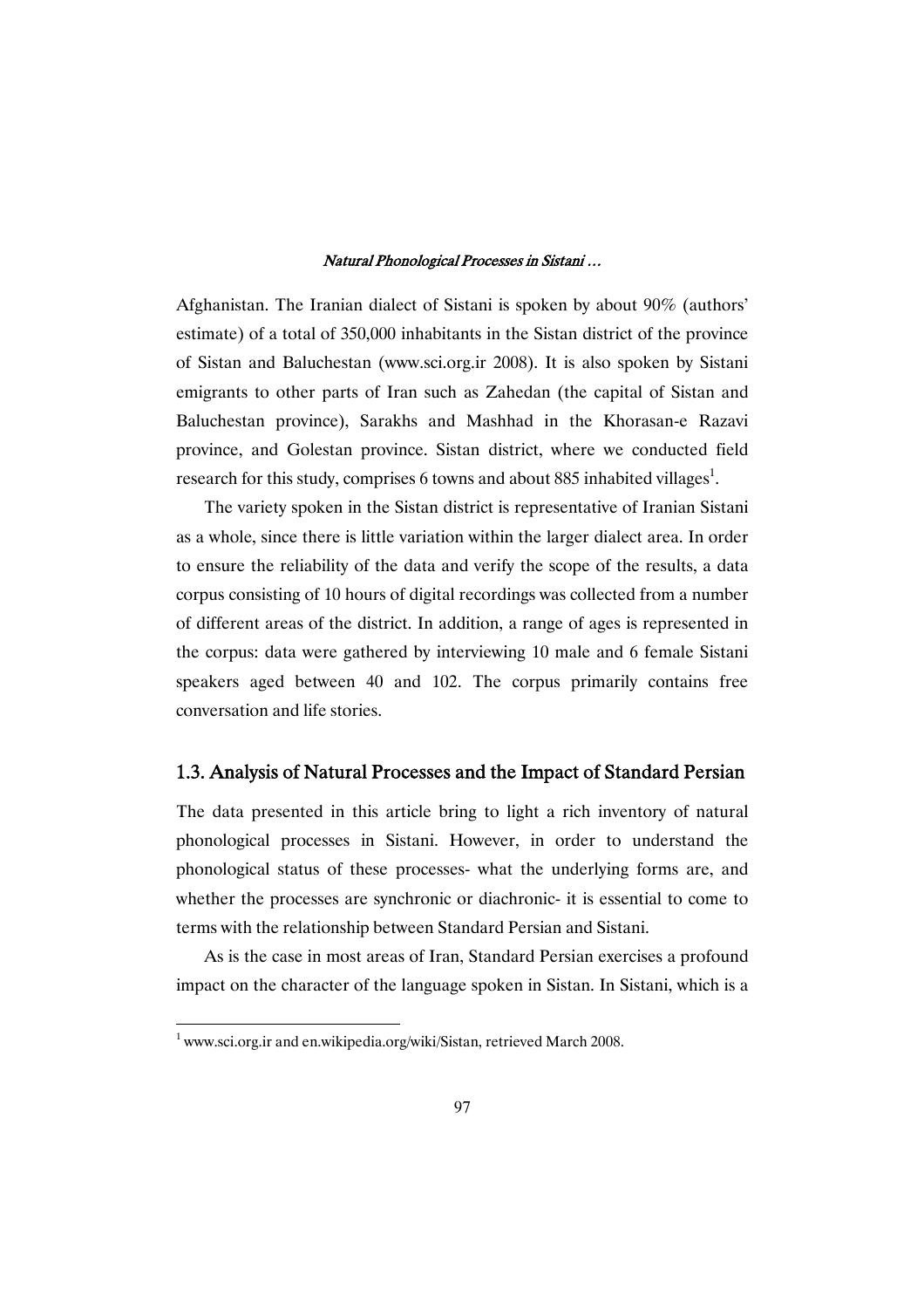dialect of Persian, the influence of Standard Persian is of considerable time depth, and its influence has increased considerably in recent years as a result of increased penetration of schooling and media. Because of this, the use of Sistani is declining, and in many cases people who continue to speak it use an overlay of Standard Persian forms in free variation with Sistani forms. In the same way, when subjects in this study were requested to write down Sistani forms to corroborate the phonetic data collected by the researchers, they usually made use of Standard Persian spelling, since writing has always operated as an exclusive domain of the Standard dialect.

Like Standard Persian, Sistani has evolved from early New Persian, and there are many linguistic similarities between the two varieties. However, many of the natural processes exhibited by Sistani are lacking in Standard Persian, which resists phonological innovation because of its adherence to orthographic forms which date back about a thousand years to Early New Persian (Hashabeiky 2005: 59-61). Consequently, in cases where two or more forms have been collected in the data, we have identified authentic Sistani forms by their divergence from Standard Persian.<sup>2</sup> In sum, since the focus of the article is on natural phonological processes rather than lexical borrowing and other aspects of language shift, we have chosen to give particular attention to the Sistani base of the language.

 $2$  The reason for this comparison with Standard Persian (i.e. Modern Standard New Persian) instead of Early New Persian (often also called Classical New Persian) is that the pronunciation in Early New Persian is not fully known. It is thus, on the basis of written Early New Persian impossible to reconstruct the spoken language with certainty. Thus, Standard Persian forms are quoted to give an indication of the Early New Persian pronunciation. It may, however, be noted that the final vowel in Early New Persian was /a/ when Modern Standard New Persian has /e/.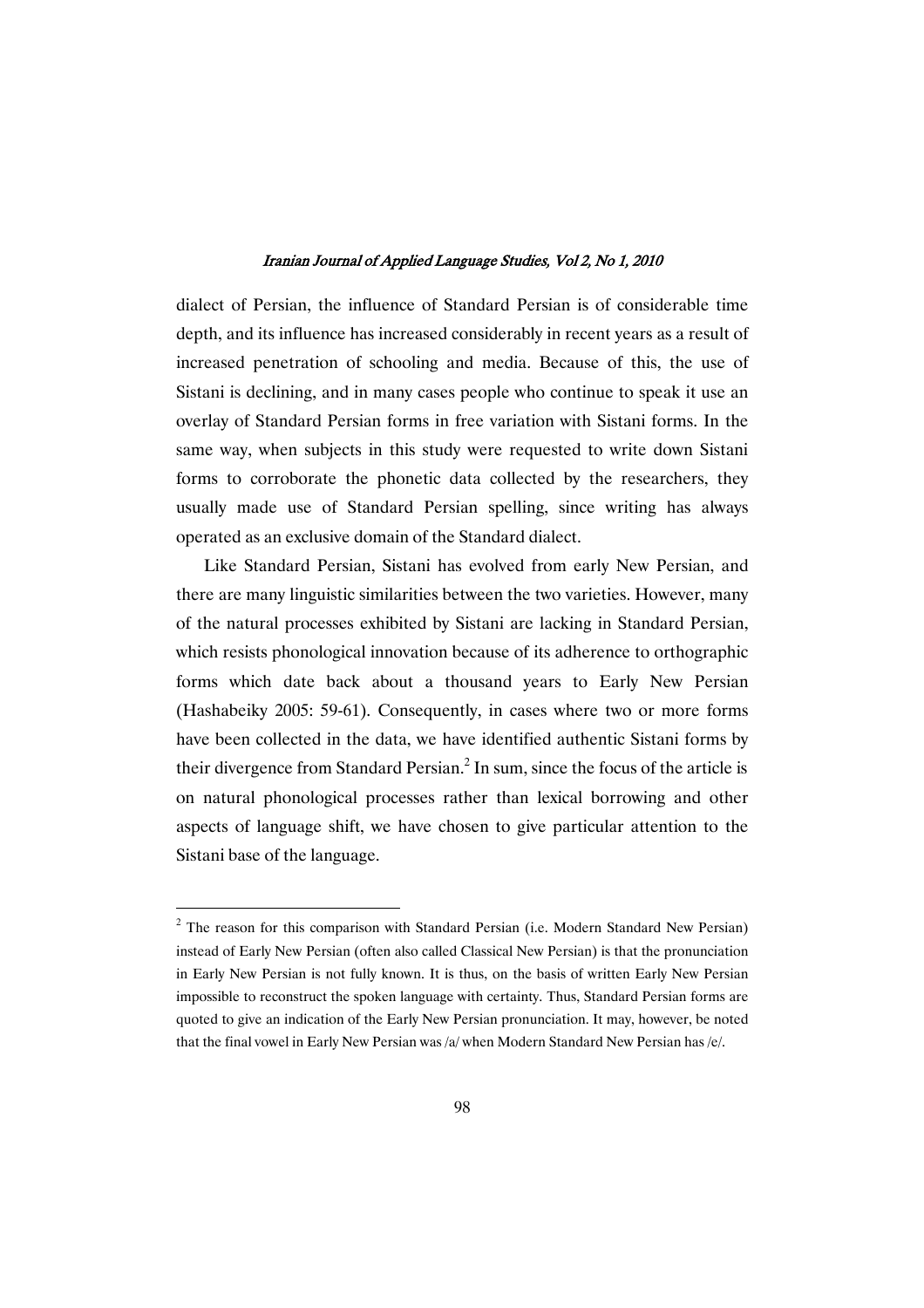# 2. Processes Conditioned by Surrounding Segments

Phonological processes conditioned by surrounding segments involve assimilation and dissimilation.

# 2.1.Assimilation

In assimilation, a sound is phonetically modified to become similar or even identical to another sound in its environment. Assimilation is physiologically motivated, since it facilitates the task of speaking (Katamba 1996: 80). It includes different types of processes in which segments condition other segments, as the following list shows:

- a) consonants condition consonants: e.g., nasal place and manner assimilation, voicing assimilation and occlusion assimilation
- b) vowels condition vowels: e.g., fronting, backing, raising or rounding
- c) consonants condition vowels: e.g., vowel nasalization and vowel fronting
- d) vowels condition consonants: e.g., labialization, palatalization,

spirantization, voicing, fronting, backing

These represent phonological processes in many languages, whether allophonic or morphophonological (Burquest 2001: 117-129). They can apply progressively (to segments which follow a given segment) or regressively (to segments which precede a given segment), and to contacted (adjacent) or noncontacted (non-adjacent) segments. An example of noncontact assimilation is vowel harmony, which can be progressive or regressive (Lass 1988: 171-172). These concepts will be illustrated in the discussion of phonological processes that follows.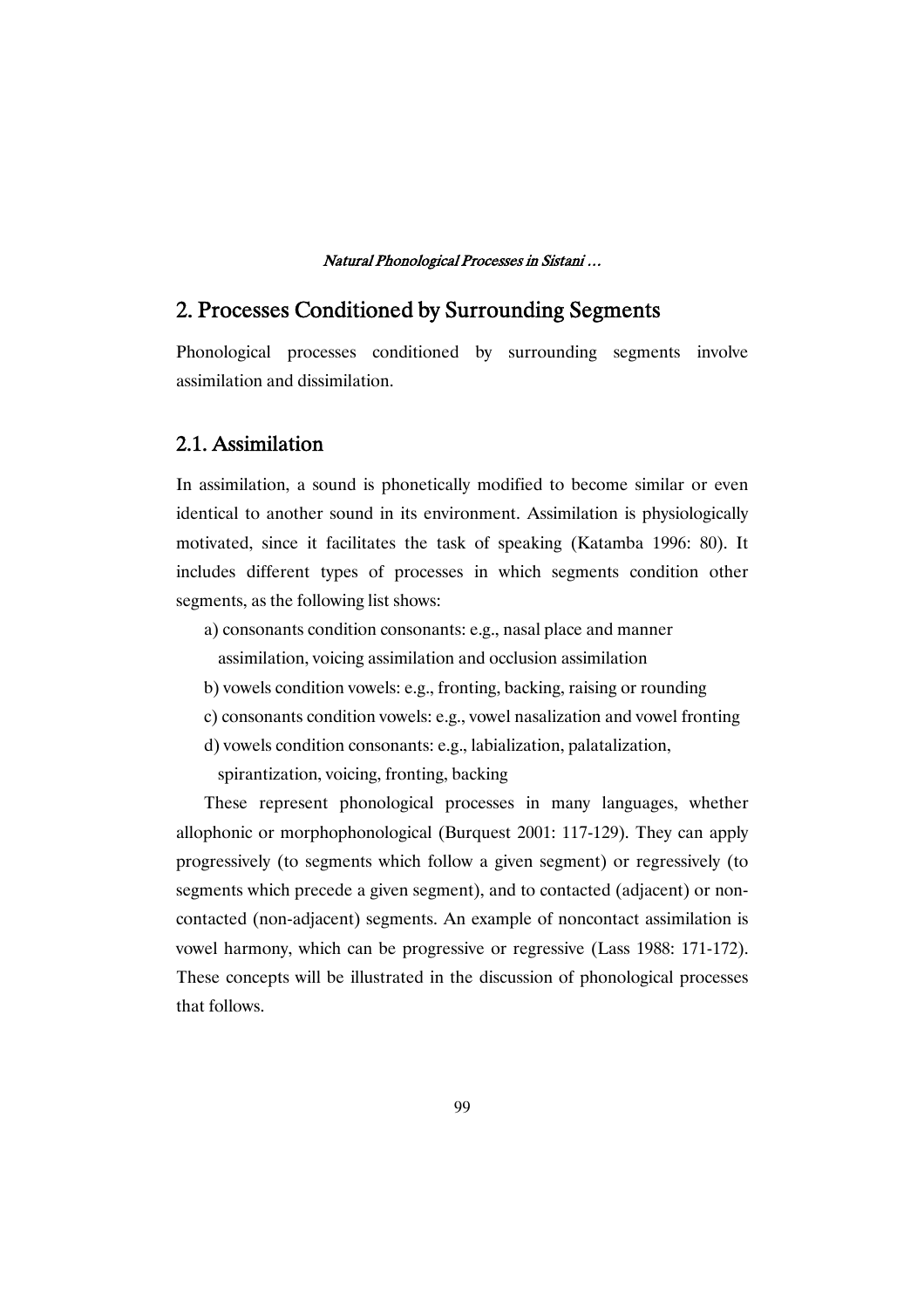#### a. Consonants condition consonants

In Sistani, processes where a consonant affects a neighbouring consonant include nasal place and manner assimilation, voicing assimilation and occlusion assimilation.

## 1. Nasal place and manner assimilation

In Sistani -as in many languages- nasal consonants which directly precede other consonants match them in place of articulation. Specifically,  $[\eta]$  is an allophone of /n/ before velars. The examples in (1) exhibit regressive contact assimilation.

| (1) | a. /bɑːn'ka/ $\rightarrow$ [bɑːŋ'k <sup>h</sup> a] | container' |
|-----|----------------------------------------------------|------------|
|     | b. /man'ya: $l$ / $\rightarrow$ [man'ya:l]         | 'brazier'  |
|     | c. /a:n'gur/ $\rightarrow$ [a:n]gur]               | 'grape'    |

Progressive nasal manner assimilation has also taken place in the language: /b/following/m/ has been rephonologized as /m/.

| (2) Standard Persian           | Sistani      |                         |
|--------------------------------|--------------|-------------------------|
| a. $\frac{\pi}{\text{am}}$ be/ | $/$ fem'me/  | 'Saturday'              |
| $b.$ /pam $be/$                | / $p$ em'ma/ | 'cotton wool'           |
| c./ $dom'be/$                  | /dem'ma/     | 'fat in sheep's coccyx' |

Currently, due to pressure from Standard Persian, the phonological forms of the Sistani examples are in free variation with Standard Persian forms  $\int \frac{\text{am}}{\text{be}}$ 'Saturday', /pam'be/ 'cotton wool' and /dom'be/ 'fat in sheep's coccyx'. This indicates that the natural phonological process of nasal manner assimilation which has applied diachronically in Sistani is being undermined; and not for phonological reasons, but for sociolinguistic reasons.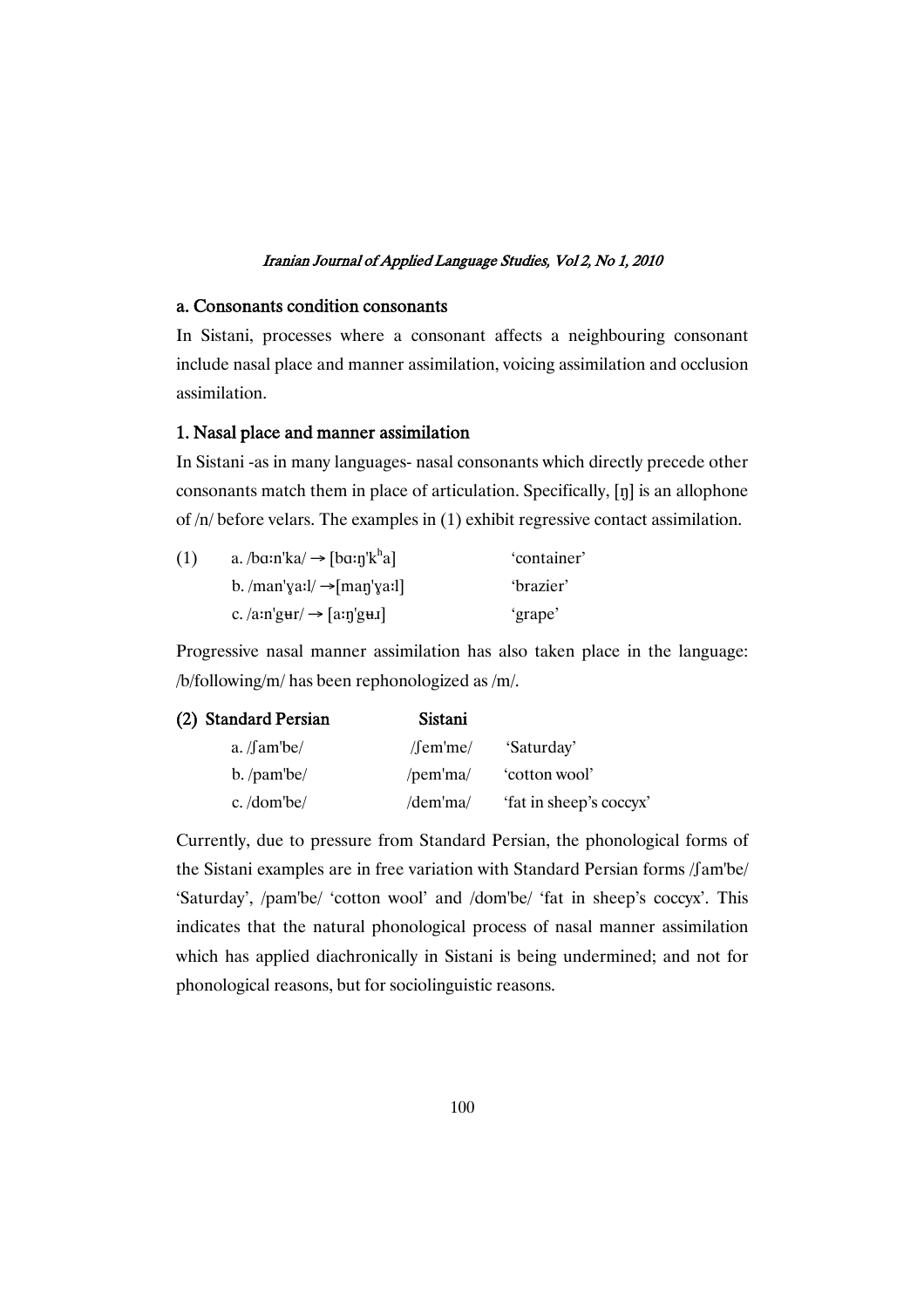# 2. Voicing assimilation

Voicing assimilation, a second well-attested phenomenon in the world's languages, is also attested in Sistani. Here, adjacent consonants are involved: that is, a consonant takes on the voicing specification (voiced or voiceless) of an adjacent obstruent (stop or fricative). Cases where morphophonological alternation is driven by voicing assimilation are found in examples (3) and (4), where two prefixes with the form /b-/, namely imperative and past prefixes, become voiceless adjacent to voiceless obstruents:

| $a. /b$ -/ +       | $/$ ka:r $/ \rightarrow$                       | $/$ pka:r $/$           | 'plant (impv.)'     |
|--------------------|------------------------------------------------|-------------------------|---------------------|
| $'(\text{impv.})'$ | 'plant $(v.)'$                                 |                         |                     |
| $b. /b- / +$       | $/xx$ r/ $\rightarrow$                         | $/$ pxa:r $/$           | 'eat (impv.)'       |
| $'(\text{impv.})'$ | 'eat'                                          |                         |                     |
| c. $/b-/-$ +       | $/$ da:v $/ \rightarrow$                       | $\theta$ da: $v/\theta$ | 'run (impv.)'       |
| $'(\text{impv.})'$ | 'run'                                          |                         |                     |
| $d. /b- / +$       | $\text{r}$ <sup><math>\rightarrow</math></sup> | $/$ bro $/$             | 'go (impv.)'        |
| $'(\text{impv.})'$ | 'go'                                           |                         |                     |
| e./b-/ $+$         | $/ari/ \rightarrow$                            | $\theta$ ja:r/          | 'bring (impv.)'     |
| $'(\text{impv.})'$ | 'bring'                                        |                         |                     |
| $a. /b$ -/ +       | $/k\alpha$ : $\int t / \rightarrow$            | /'pka:∫t/               | 'he/she planted'    |
| '(past)'           |                                                |                         |                     |
| $b. /b/ +$         | $\overline{x}$ a:rd $\overline{y} \rightarrow$ | /ˈpxɑːrd/               | 'he/she ate'        |
| '(past)'           | 'eat (past stem)'                              |                         |                     |
| c. $/b-/-$ +       | $\frac{1}{d}$ /da:vid/ $\rightarrow$           | /bda:vidak/             | 'he/she ran'        |
| '(past)'           | 'run (past stem)'                              |                         |                     |
| $d. /b- / +$       | $/ra:ft/ \rightarrow$                          | /'braːftak/             | 'he/she went'       |
| '(past)'           | 'go (past stem)'                               |                         |                     |
| e./b-/ $+$         | $\alpha$ and $\rightarrow$                     | /'bjɑːrdak/             | 'he/she brought'    |
| '(past)'           | 'bring (past stem)'                            |                         |                     |
|                    |                                                |                         | 'plant (past stem)' |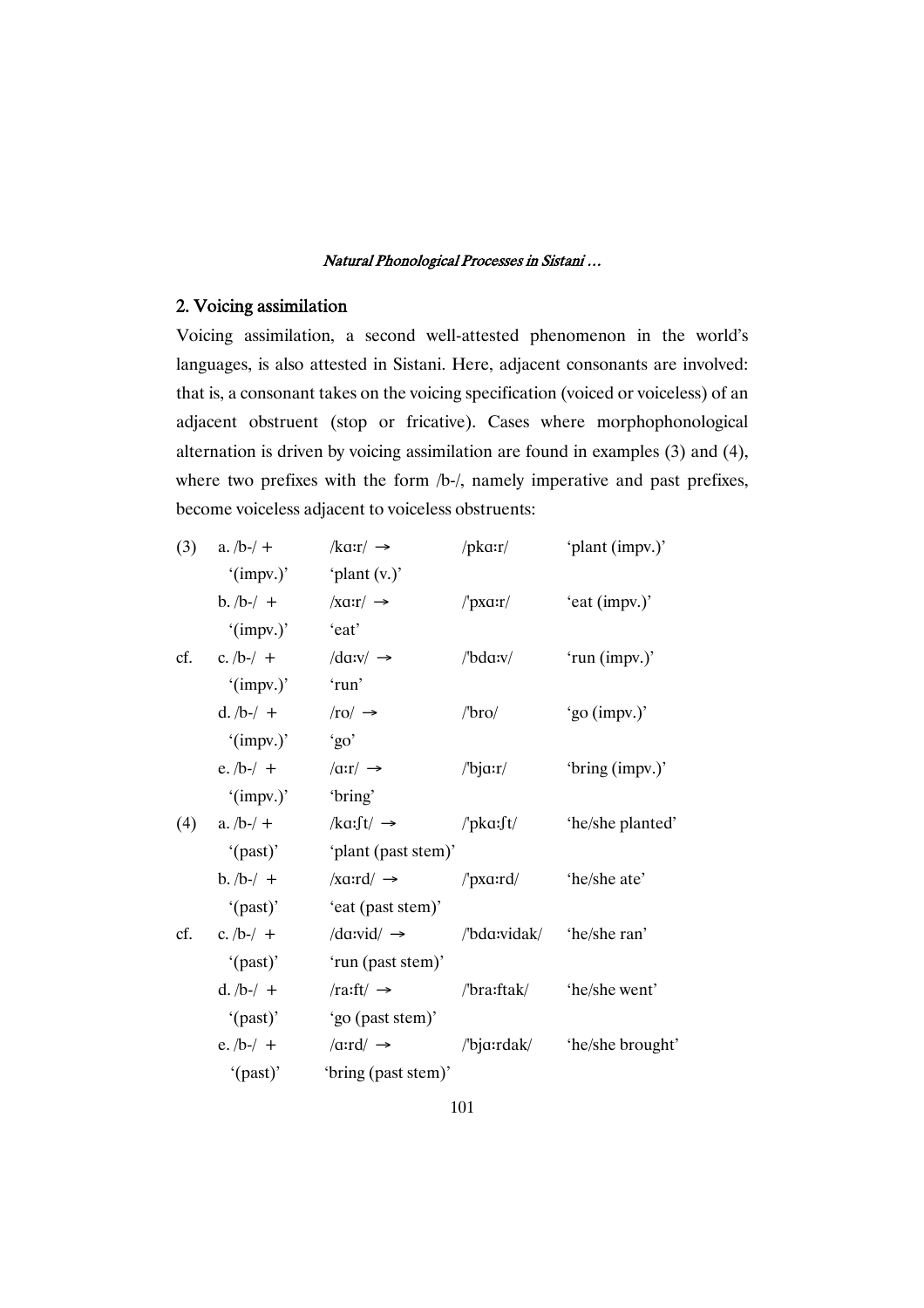Another example of voicing assimilation between two obstruents at a morpheme boundary is shown in (5):

(5)  $/$ itf- $/$  +  $/$   $\frac{d}{d\alpha}$   $\rightarrow$   $/$  $\frac{d}{d\alpha}$   $\alpha$   $/$   $\cdots$  nowhere' 'none, any' 'place'

Voicing assimilation has also taken place diachronically. Examples (6a) and (6b) show the historical devoicing of  $/y/$  and  $/b/$  following a voiceless consonant:

| (6) | <b>Standard Persian</b>    | Sistani      |                  |
|-----|----------------------------|--------------|------------------|
|     | a. $\frac{\log y}{\log x}$ | /bof'xa:b/   | 'plate'          |
|     | $b.$ /sa $\text{bok}$ /    | $/$ spok $/$ | 'light (weight)' |

In examples (7a) and (7b) the opposite process, voicing, has in some cases applied in a similar environment (i.e., between two obstruents which have historically differed in voicing): here, the voiceless consonant is voiced by the following voiced consonant.

| (7) | <b>Standard Persian</b>             | Sistani                               |                    |
|-----|-------------------------------------|---------------------------------------|--------------------|
|     | $a. /as'$ <sub>yar</sub> /          | $\alpha$ z'ya:r/                      | 'proper name'      |
|     | b. /ak'bar/                         | $\alpha$ g'va:r/                      | 'proper name'      |
|     | c. $\frac{\text{flat}}{\text{ast}}$ | $\lambda$ avz $\lambda$ $\sim$ /labz/ | 'language, accent' |

## 3. Occlusion assimilation

In occlusion assimilation, a segment assimilates to the closure of another segment (Burquest 2001:119). There are few synchronic occurrences of this process in Sistani, but two examples of occlusion assimilation, both of which also exhibit voicing and place assimilation, are given below. Example (8) shows this process causing morphophonological alternation, and example (9) shows how the process has applied diachronically.

(8) /xod/ 'self' + / $\int$ o/ 'enclitic pronoun 3 plural'  $\rightarrow$  /xo $\int$  $\int$ o/ 'themselves'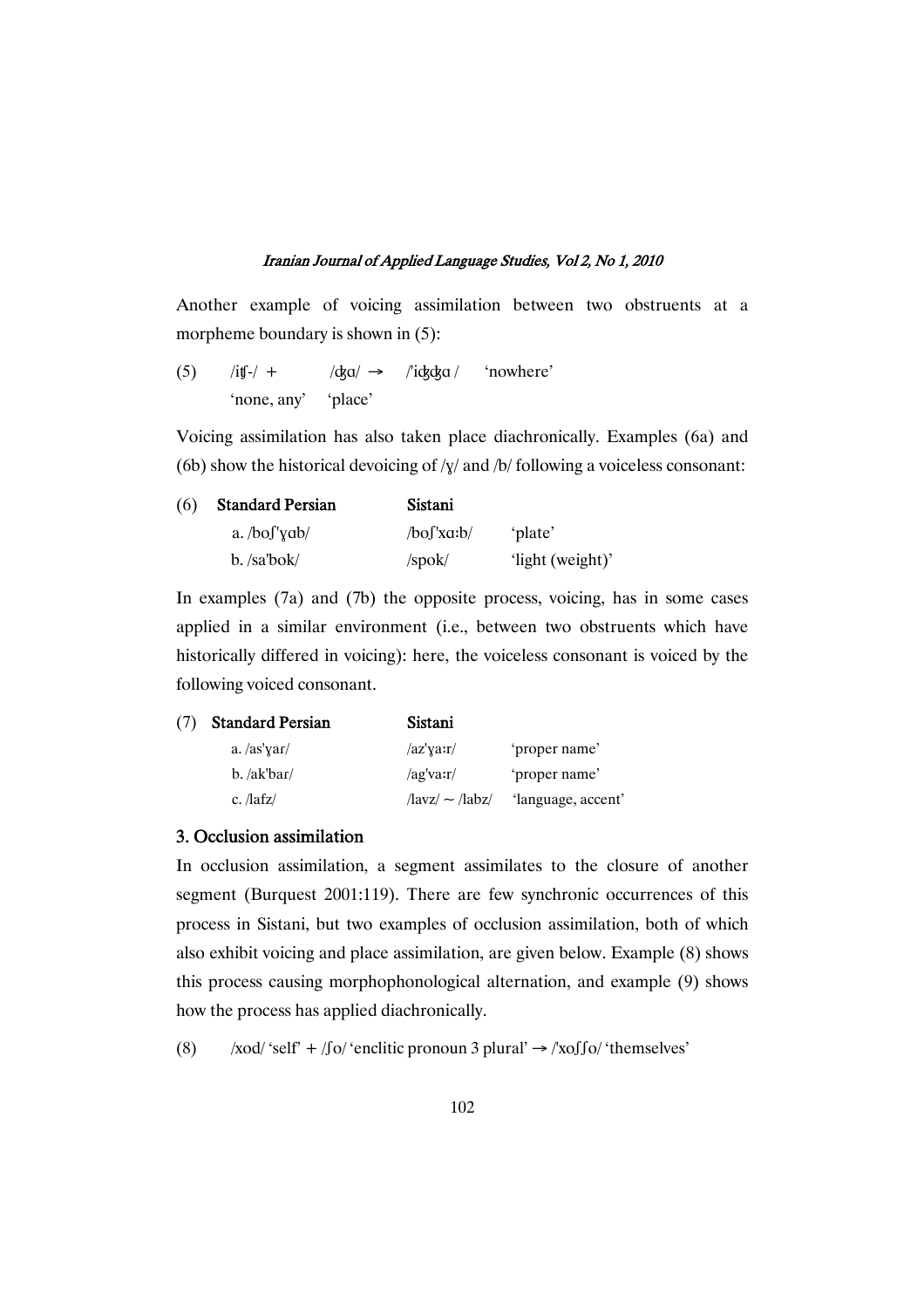| (9) Standard Persian | Sistani     |          |  |
|----------------------|-------------|----------|--|
| $/mas'$ dged         | /madg'dged/ | 'mosque' |  |

# b. Vowels condition vowels

Here, a vowel assimilates to one or more features a neighboring vowel. Some examples of assimilation processes in Sistani are fronting, backing, raising and rounding. Interestingly, most of the examples in the data involve vowel harmony, a type of noncontact assimilation (see introduction to 2.1 above).

## 1.Fronting

Examples (10a) and (10b) show examples of vowel harmony where/o/ is fronted to/ $\mathbf{u}/\mathbf{u}/\mathbf{a}$  is fronted to /i/ when /i/ is present in the environment -even when there is an intervening consonant.<sup>3</sup> Here, the assimilation is morphophonological, occurring across a morpheme boundary; in the first example, it is regressive, and in the second example, it is progressive.

(10) a. /a:'ros/ 'bride' + /i/ 'nominalizing suffix'  $\rightarrow$ /aru:'si/  $\rightarrow$ 'ari:'si/ 'wedding' b. /'i:-/ 'proximal demonstrative' + /su/ 'side'  $\rightarrow$  /'i:si/ 'this side'

# 2.Backing

Examples of backing in the data show that this process is both synchronically and diachronically relevant. In (11), the vowel  $|e|$  is backed to  $|e|$  when it

<sup>&</sup>lt;sup>3</sup> In Sistani, vowel harmonyis found in a limited number of words. This is also the case in Standard Persian (e.g. the imperative morpheme /be-/ - /bo/ in /be-riz/ 'pour' vs. /bo-ro/ 'go'), but the  $/\mathbf{H}(P)$  - /i(e)/ alternation is particular to Sistani, and merits further investigation. Each of the alternating forms is in free variation with anon-assimilating form. This raises the question of whether variation has arisen within the language itself or, more plausibly, that interference from Standard Persian has generated the variation, as for other cases of variation in Sistani.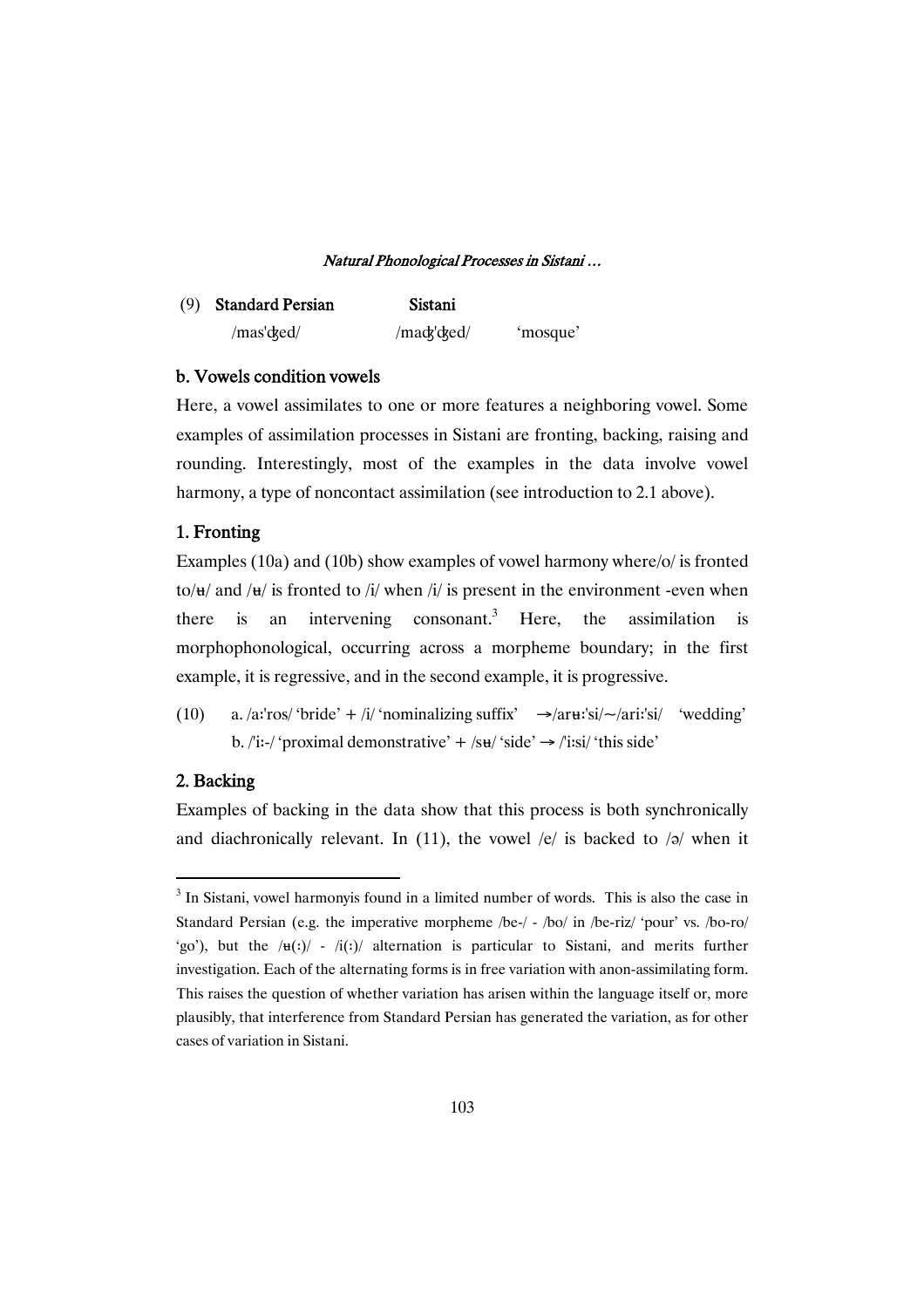follows a back vowel. In (12), the vowel /i:/ has been historically backed to / $\mathbf{H}/\mathbf{in}$ the presence of  $/u$ ; the outcome is the reverse of the synchronic morphophonemic fronting process immediately above.

|      | /bi'run/                                                      | /bʉː'rʉ/ | 'outside, out' |
|------|---------------------------------------------------------------|----------|----------------|
| (12) | <b>Standard Persian</b>                                       | Sistani  |                |
|      | b. / $\gamma$ a:'em/ $\rightarrow$ [ $\gamma$ a:' $\gamma$ m] |          | 'hidden'       |
| (11) | a. /mla: $\text{em}/\rightarrow$ [mla: $\text{em}$ ]          |          | 'mild'         |

# 3.Height

In one case, a mid vowel /e:/ is raised to the high vowel /i:/ when it precedes /i:/ across a morpheme boundary. Like the fronting process above, this is a case of vowel harmony: more specifically, it is a regressive, non-contact morphophonemic alternation.

(13) /'ble:/ +/gi/  $\rightarrow$ /'bli:gi/ 'hold up' 'up' 'hold'

There are some other relevant examples of regressive vowel harmony as well:

| (14) Standard Persian | Sistani         |                                                   |
|-----------------------|-----------------|---------------------------------------------------|
| /mel'li/              | $/$ mil'li $/$  | 'national'                                        |
| /bes'jar/             | $\frac{1}{\pi}$ | 'many' (assimilation of /e/ to the semivowel /j/) |
| /ferdo:'si/           |                 | /ferdu:'si/ $\sim$ /ferdo:'si/ 'Ferdowsi'         |

# 4.Rounding

In the examples in the paragraphs on fronting and backing immediately above, assimilation of rounding specification is also involved in each case of  $/\mathbf{H}(1)$ / - $/i(.)$  alternation.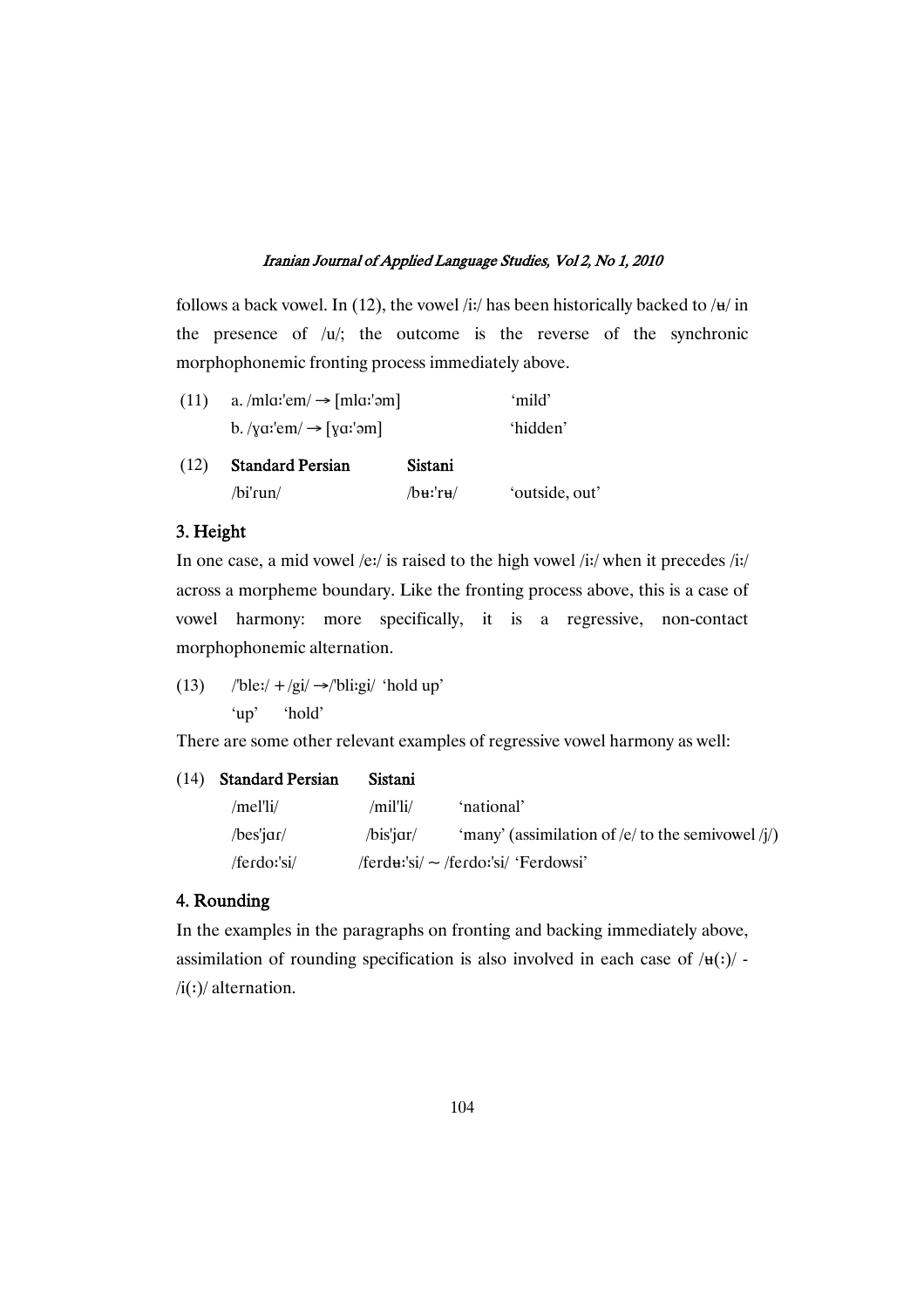#### c. Consonants condition vowels

Two instances of consonants conditioning vowels in Sistani involve vowel nasalization and vowel fronting.

# 1.Vowelnasalization

In this cross-linguistically well-attested process, a vowel adjacent to a nasal consonant becomes nasalized by a process in which the soft palate is lowered to open the velum, allowing air to pass through both the nasal and oral cavities simultaneously. Raja (2006:3) points out that when nasal consonants occur after a vowel "the vowel is usually nasalized for at least part of its duration". In Sistani, this process is operative when the vowel is surrounded by two nasal consonants, regardless of the whether or not the vowel is in the same syllable as the following nasal consonant:

| (15) | a. /ma:ng/ $\rightarrow$        | $[m\tilde{a}:\eta g]$ | 'yawn $(n.)'$ |
|------|---------------------------------|-----------------------|---------------|
|      | b. $/$ no:m $/$ $\rightarrow$   | $[n\tilde{o}:m]$      | 'name'        |
|      | c./me:na/ $\rightarrow$ [mẽ:na] |                       | 'he/she does' |

### 2. Vowel fronting

In this type of assimilation, vowels are affected by surrounding consonants. The process is manifested in Sistani, where coronal consonants cause the vowel  $[\mathbf{u}]$ to be fronted from its central position to [ $\gamma$ ] (see also Okati *et al.* 2009):

| (16) | a. /tut/ $\rightarrow$           | $[t^h$ $\mathbf{Y}$ t]                                                           | 'berry'                              |
|------|----------------------------------|----------------------------------------------------------------------------------|--------------------------------------|
|      | b. $/[\mathbf{H}]$ $\rightarrow$ | $\left\vert \left\vert \left\vert \mathbf{Y}\right\vert \right\vert \right\vert$ | 'basket'                             |
| cf.  | c. $/\text{pul}/\rightarrow$     | $[p^h$ ul]                                                                       | 'money' (since $/p/$ is not coronal) |

From a comparative perspective, this assimilatory process is interesting since it is an allophonic echo of the phonemic  $/u \rightarrow i/$  shift that has taken place beside coronals in many Iranian varieties, in particular Luri (Anonby 2003a: 186-197) and Northwestern Iranian varieties (Skjærvø 2010). Another Sistani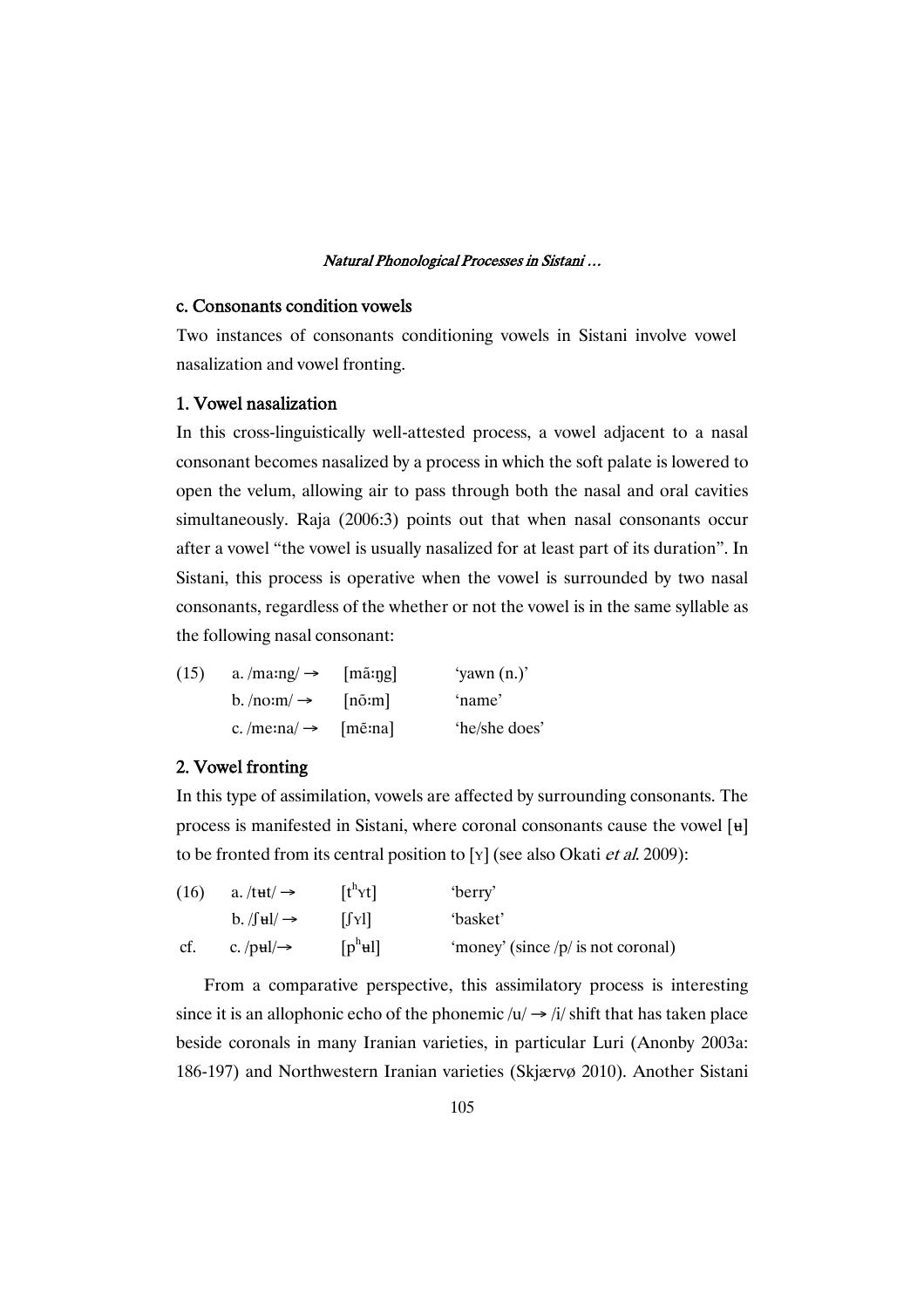example of vowel fronting due to the presence of coronal consonant, but which has taken place historically, is shown in (17):

| (17) | <b>Standard Persian</b>               | Sistani         |         |  |
|------|---------------------------------------|-----------------|---------|--|
|      | $\frac{1}{\text{don'iq}} \rightarrow$ | $/din'i\alpha/$ | 'world' |  |

Likely because of interference from Standard Persian, the form /din'jq/ is in free variation with its Standard Persian reflex /don'jq/ (see section 1.3. above).

## d. Vowels condition consonants

There are several types of assimilatory processes in which vowels condition consonants. In Sistani, vowels are responsible for the labialization, spirantization and fronting of consonants.

# 1.Labialization

Labialization, a process in which consonants adopt a secondary labial articulation, is cross-linguistically well-attested on consonants preceding round vowels. In Sistani, this is also the case:

(18) a.  $/$ k $\text{Ht}$   $\rightarrow$  [k<sup>wh</sup>ut] 'deaf' b.  $/ko\text{tr}\rightarrow [k^{wh}o\text{tr}$  'blind'

# 2.Spirantization

Spirantization refers to a process in which plosives become fricatives, and this often occurs in environments containing vowels. In particular, it is common for consonants between two vowels, and consonants in the presence of high vowels (Burquest 2001:126). Examples of this process, which has applied diachronically in Sistani, are shown in (19):

| (19) | <b>Standard Persian</b>                | Sistani                 |                                        |
|------|----------------------------------------|-------------------------|----------------------------------------|
|      | a./tarki'de/ $\rightarrow$             | /traxi'da/              | it has burst'                          |
|      | b. $\prime$ ro'ba $\prime \rightarrow$ | $\prime$ ro'va $\prime$ | 'attraction', in: /q:enro'vq/ 'magnet' |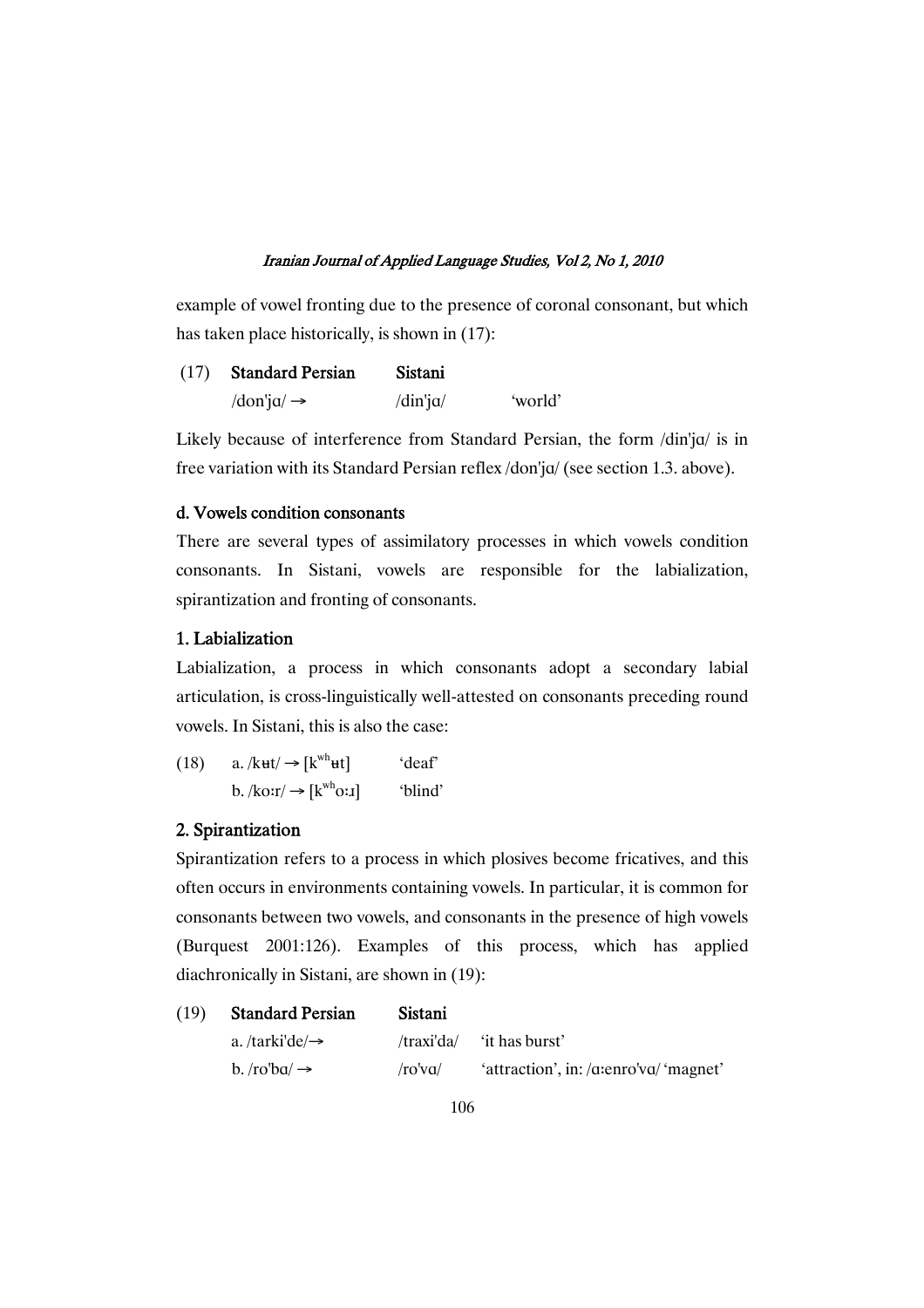# 3.Fronting

Fronting is a process in which a front vowel causes a consonant to be fronted in the oral cavity. For Standard Persian, Jahani and Paul (2008) have described the fronting of velar stops before /i:/ to post-palatal or pre-velar position. In Sistani, this allophonic process takes place with all front vowels and applies not only to velar stops, but also to velar fricatives (20).

| (20) | a. /kil/ $\rightarrow$ [k <sup>h</sup> il] | 'slanted'        |
|------|--------------------------------------------|------------------|
|      | b. /ke: $l/\rightarrow [k^he:1]$           | 'measure, scale' |
|      | c. /qar'daː/ $\rightarrow$ [qar'daː]       | 'neck'           |
|      | d. /xi:ra/ $\rightarrow$ [xi:ra]           | 'stubborn'       |
|      | e. / $y$ a'za/ $\rightarrow$ [ $y$ a'za]   | 'food'           |

# 2.2.Dissimilation

Dissimilation refers to processes in which sounds become more auditorily distinct from other sounds in their environment. This allows for easier speech perception (Katamba 1996: 94). For example, if  $r \rightarrow 1$  happens in a form containing another r, this is a dissimilation, e.g. arbor  $\rightarrow$  arbol (Lass 1988: 171). Some examples of dissimilation in Sistani are given in (21).

#### (21) Standard Persian Sistani

| $a. /d$ gahan'nam/      | /dzaan'dam/ | 'hell' $( n  \rightarrow  d )$ near another $ n $ )                              |
|-------------------------|-------------|----------------------------------------------------------------------------------|
| b. /ˈʤenn opari/        |             | /'dyend o pari/ 'jinn and fairy' $(\frac{n}{\rightarrow}$ /d/ near another /n/)  |
| c. $/ha'$ ld $/$        |             | /a:'la:r/ 'halal (ritually approved)' $(l/\rightarrow r/\text{ near another/l})$ |
| $d. / \frac{a f}{z}$    |             | $\frac{1}{\text{labz}}\left(\frac{\sim}{\text{avz}}\right)$ 'language, accent'   |
| e. $\zeta$ zabt $\zeta$ | /zaft/      | 'tape-recorder'                                                                  |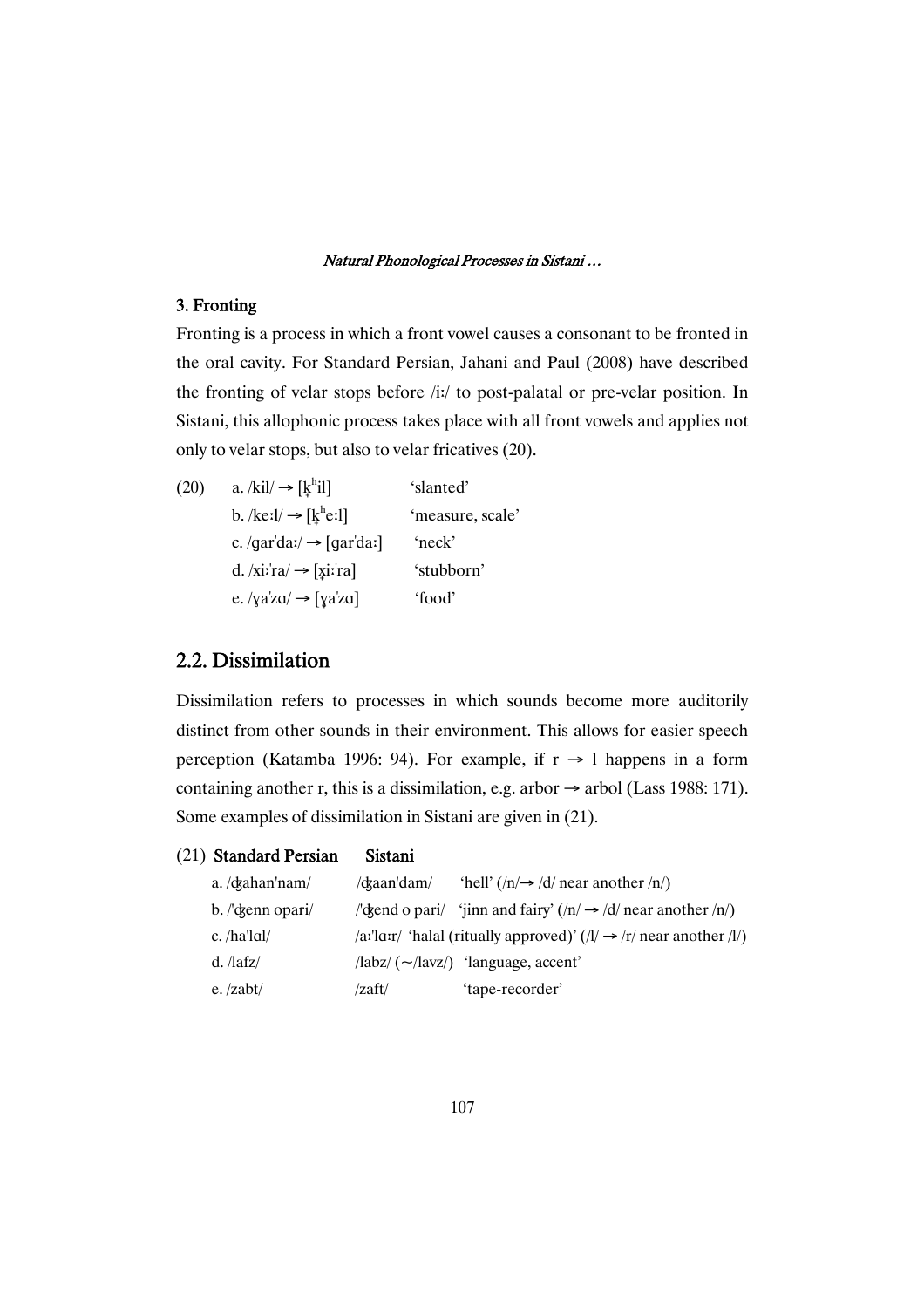# 3. Processes Conditioned by Syllable Structure

In addition to being conditioned by segments, natural phonological processes may be conditioned by syllable structure. In Sistani, these processes include elision (deletion), epenthesis (insertion) and metathesis (reversal).Since the processes relate to the structure of the syllable itself, in some cases they leave the resulting segments for the most part unchanged (Burquest 2001: 169).

# 3.1. Elision (segment deletion)

Elision refers to phonological processes in which a segment sound is omitted in a word. Generally, the motivation behind deletion of segments is to preserve or restore a syllable pattern which is acceptable within the phonotactics of the language (Burquest 2001: 169). In Sistani, deletion takes place synchronically, but has also impacted the language diachronically. For consonants, whereas final  $\frac{d}{dx}$  and/n/ and  $\frac{q}{dt}$  deletion are synchronic, final  $\frac{t}{dt}$  deletion is historical.

For vowels, deletion occurs synchronically when two vowels come together at morpheme boundaries.

# 1.Final/d/deletion

The stop /d/ is deleted in utterance-final position. The fact that it is present in the underlying form of some words is revealed by its maintenance utteranceinternally (22).

| (22) | UF                      | utterance-final | utterance-internal      |
|------|-------------------------|-----------------|-------------------------|
|      | a. $\sqrt{\text{sfed}}$ | /'sfe:/ 'white' | /'sfe:da/ 'it is white' |
|      | $b.$ /klisd/            | /'kli:/ 'key'   | /kli:de/ 'a key'        |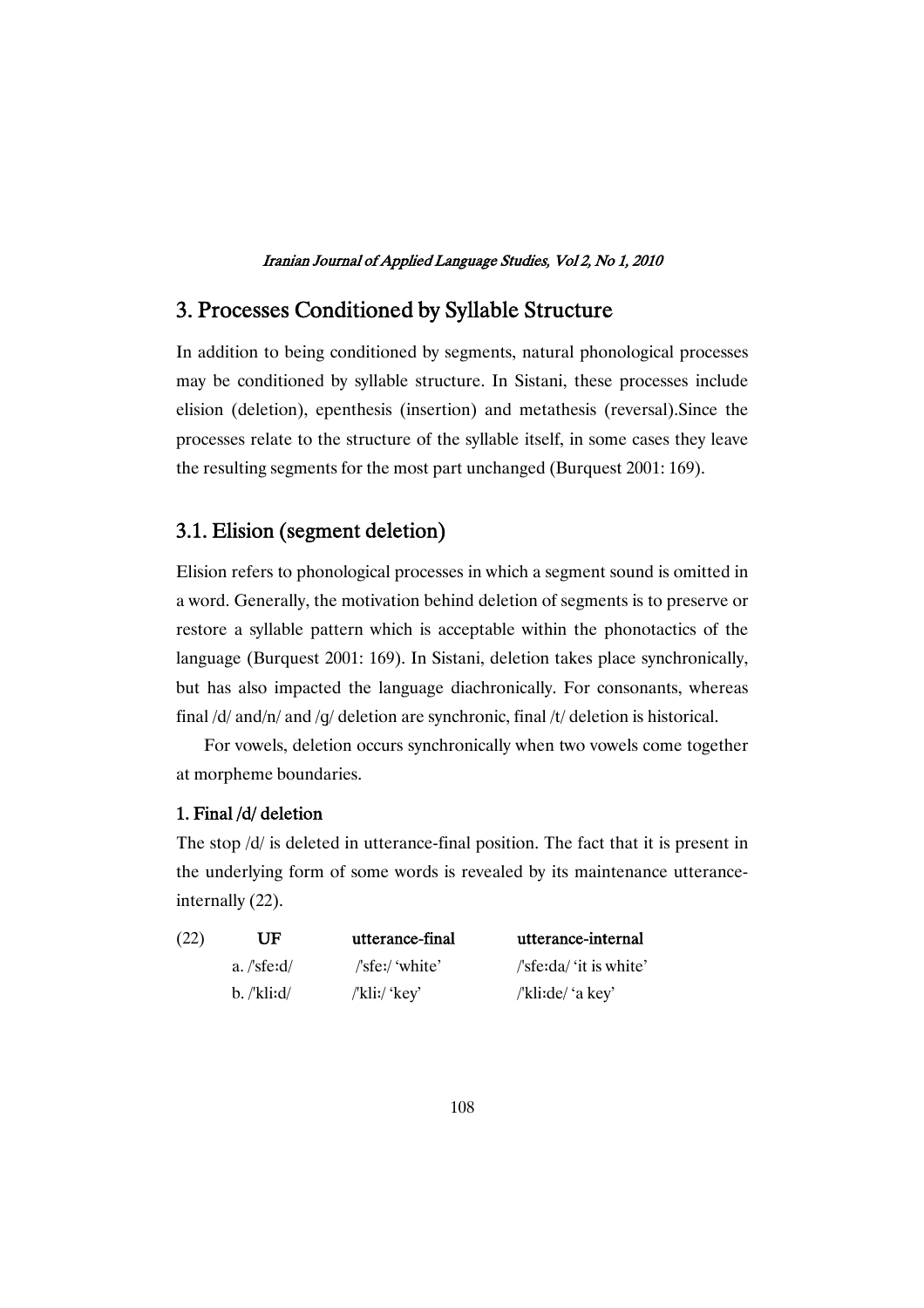# 2.Final/n/deletion

The same thing happens with the nasal alveolar  $/n/$ . The example in (23) undergoes both /n/ and /d/ deletion.

| (23) | UF                             | utterance-final | utterance-internal          |
|------|--------------------------------|-----------------|-----------------------------|
|      | $a. /$ <i>d</i> svo $\cdot n/$ | /'dyo:/'young'  | /'dyo:na/'he/she is young'  |
|      | $b.$ /'no:n/                   | /'noː/ 'bread'  | /'no:ne/'a [loaf of] bread' |
|      | c. $/\text{d}$ o:n $/$         | /'cko:/ 'body'  | /'do:ne me/ 'my body'       |
|      | $d.$ /blend/                   | /'ble:/ 'high'  | /'blenda/ 'it is high'      |

/n/ deletion is encountered also in various Balochi dialects, such as Sistani (pers. comm. Behrooz Barjasteh Delforooz), Sarhaddi (Ahangar 2007: 5-24) and KarachiBalochi (Farrell 2003: 174-178).

## 3. Final  $/q$  deletion

There are some words with a final  $/q$  in Middle Persian (Mackenzie 1990) which have lost it in the New Persian as well as utterance-finally in Sistani:

| (24) | <b>Middle Persian</b>      | <b>Standard Persian</b> | Sistani (utterance-finally) |          |
|------|----------------------------|-------------------------|-----------------------------|----------|
|      | a. /qurbaq/ $\rightarrow$  | $qor$ be/               | /qor $ba/$                  | 'cat'    |
|      | b. /ma:daq/ $\rightarrow$  | /ma'de/                 | /maː'da/                    | 'female' |
|      | c. $/daxmag / \rightarrow$ | /dax'me/                | /dax'ma/                    | 'tomb'   |

Nevertheless, this historical change did not take place in certain phonological conditions, notably when  $/q$  was the second consonant of a final cluster after a long vowel. There could be other phonological conditions for this diachronic change; this requires further investigation.

| (25) | <b>Middle Persian</b> | <b>Standard Persian</b> | Sistani         |         |
|------|-----------------------|-------------------------|-----------------|---------|
|      | a. /kaf'ta:rq/        | /kaf'tar/               | $/k$ a:f'ta:rq/ | 'hyena' |
|      | $b.$ /qu'ra:zq/       | $\sqrt{q}o' r\alpha z$  | /yo'ra:zq/      | 'boar'  |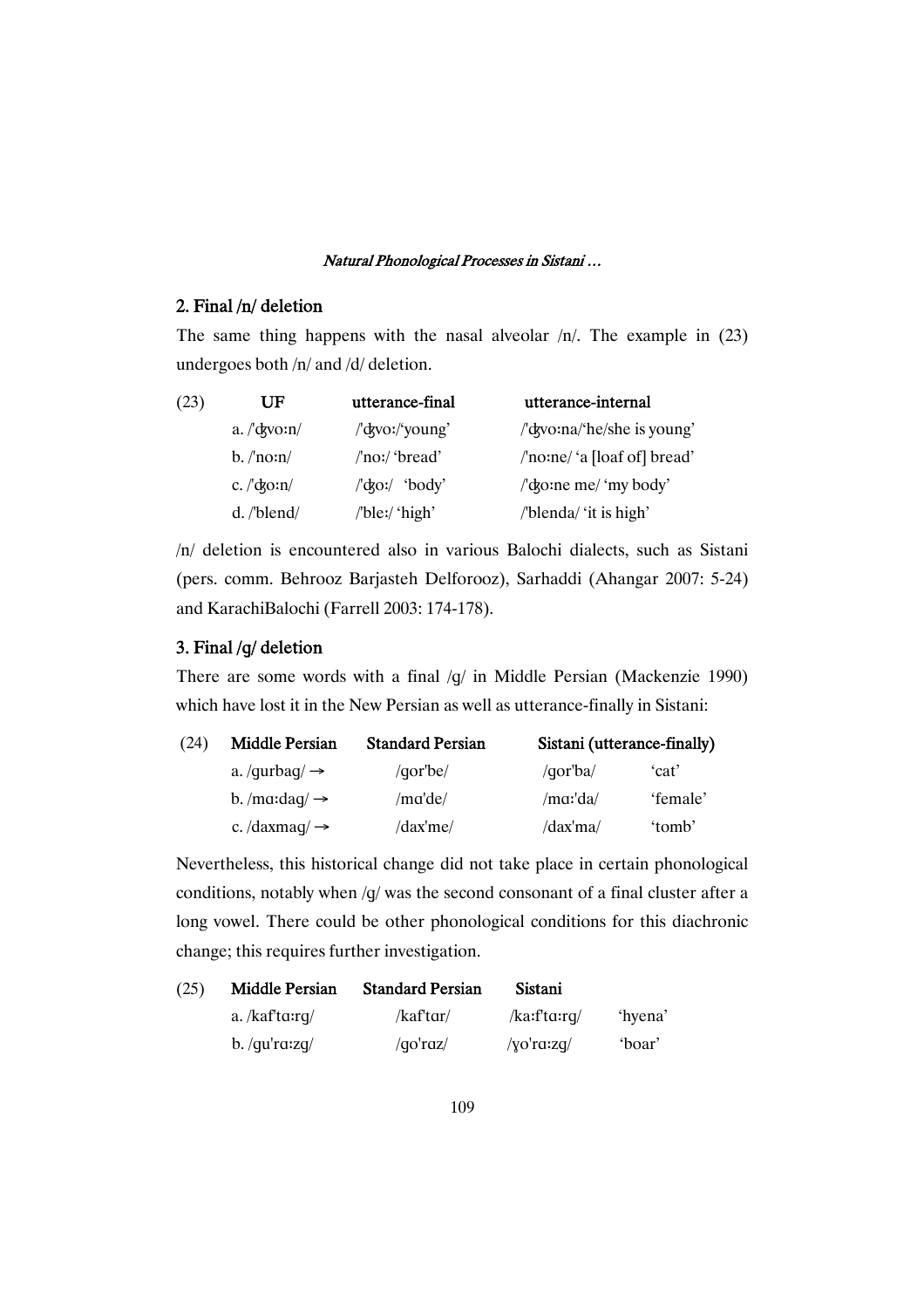Synchronically, one could still view the examples in  $(24)$  as  $/q$  deletion, since it reappears in specific morphologically conditioned context, such as before the animate plural morpheme /-o/ (but not the plural morpheme /-a/, used both for animate and inanimate nouns) (26).

| (26) | UF                                | most contexts       | with specific suffixes            |
|------|-----------------------------------|---------------------|-----------------------------------|
|      |                                   | (e.g., with copula) | $(e.g., with plural morpheme/-o/$ |
|      |                                   | 'it is a'           | $\prime$ (pl.)'                   |
|      | a. /qurbaq/ 'cat' $\rightarrow$   | /qor'bija/          | /qorba:'qo/                       |
|      | b./ma:dag/ 'female' $\rightarrow$ | /maː'dija/          | /mada:'qo/                        |
|      | c. /daxmaq/ 'tomb' $\rightarrow$  | /dax'mija/          | cf./daxma'                        |

# 4.Final/t/deletion

Historically, most /st/ codas in Sistani have been simplified by the deletion of /t/, as the shown in (27):

| (27) | <b>Standard Persian</b> | Sistani            |          |
|------|-------------------------|--------------------|----------|
|      | a. $/mast/$             | $/$ ma:s $/$       | 'yogurt' |
|      | $b. / \text{dast}$      | $\frac{d}{da}$ :s/ | 'hand'   |

The fact that no /t/ remains in the underlying Sistani form is supported by the fact that, unlike the examples in the previous paragraphs, /t/ does not reappear when the word is found utterance-internally:

| c./ $maxa/$       | 'it is yogurt' |
|-------------------|----------------|
| d./ $d$ asme $/4$ | 'my hand'      |

<sup>4</sup> Note the deletion of length before the enclitic pronoun.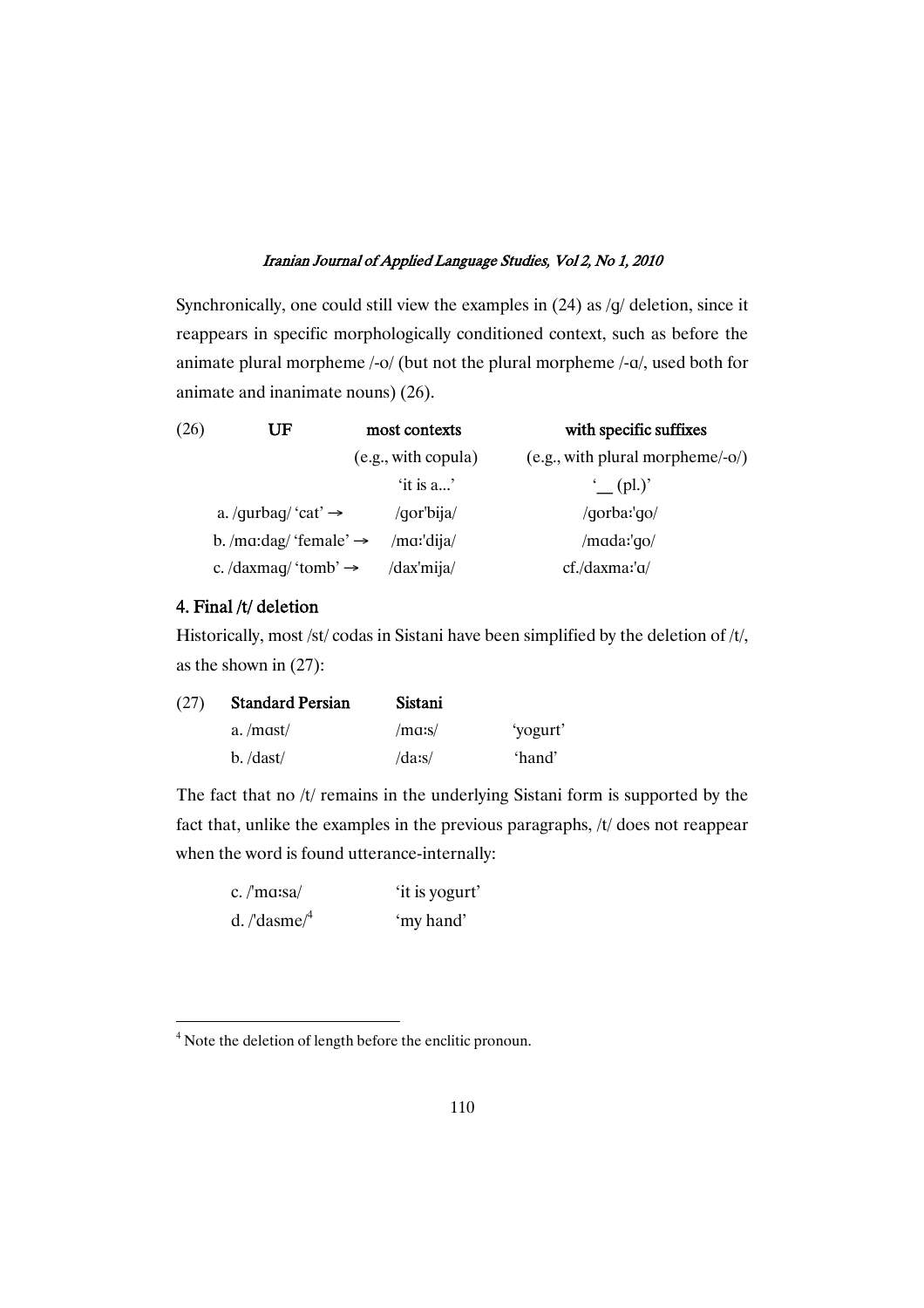5. Vowel deletion at a morpheme boundary

In some cases, when two vowels come together at a morpheme boundary in the following words, the first vowel is deleted and the second vowel is lengthened to compensate.

(28) a.  $\sqrt{ba}$ <sup>t</sup>bo/ +  $\sqrt{-e}/ + \sqrt{to}/ \rightarrow$  /bar<sup>'b</sup>er to/ 'your father' 'father' 'of' 'you' b. /dafta:'rq/ + /-e/ + /mq/  $\rightarrow$  /dafta:'re:mq/ 'our notebooks' 'notebooks' 'of' 'we'

However, when the first vowel is /a/ in this context, the second vowel is not lengthened.

(29) /ken'dga/ + /-e/ + /me/  $\rightarrow$  /ken'dge me/ 'my daughter' 'daughter' 'of' 'I'

# 3.2. Epenthesis (segment insertion)

Epenthesis refers to a process in which a segment is inserted into a string of other segments. It usually takes place to allow a simpler word pattern or easier articulation. In Sistani, we look at vowel insertion and consonant insertion, the latter of which is most frequent.

### 1. Vowel epenthesis

Burquest (2001: 173) claims that "epenthesis is most common with vowels, where a vowel is inserted to break up a consonant cluster". This process has taken place between Middle Persian, in which initial consonant clusters are permitted, and New Persian, which has rid itself of these clusters. For example, in the New Persian (NP) reflex of the Middle Persian word /draxt/ 'tree', an /e/ has been inserted, hence NP /deraxt/ 'tree' (Sadeghi 2001: 11). By resyllabifying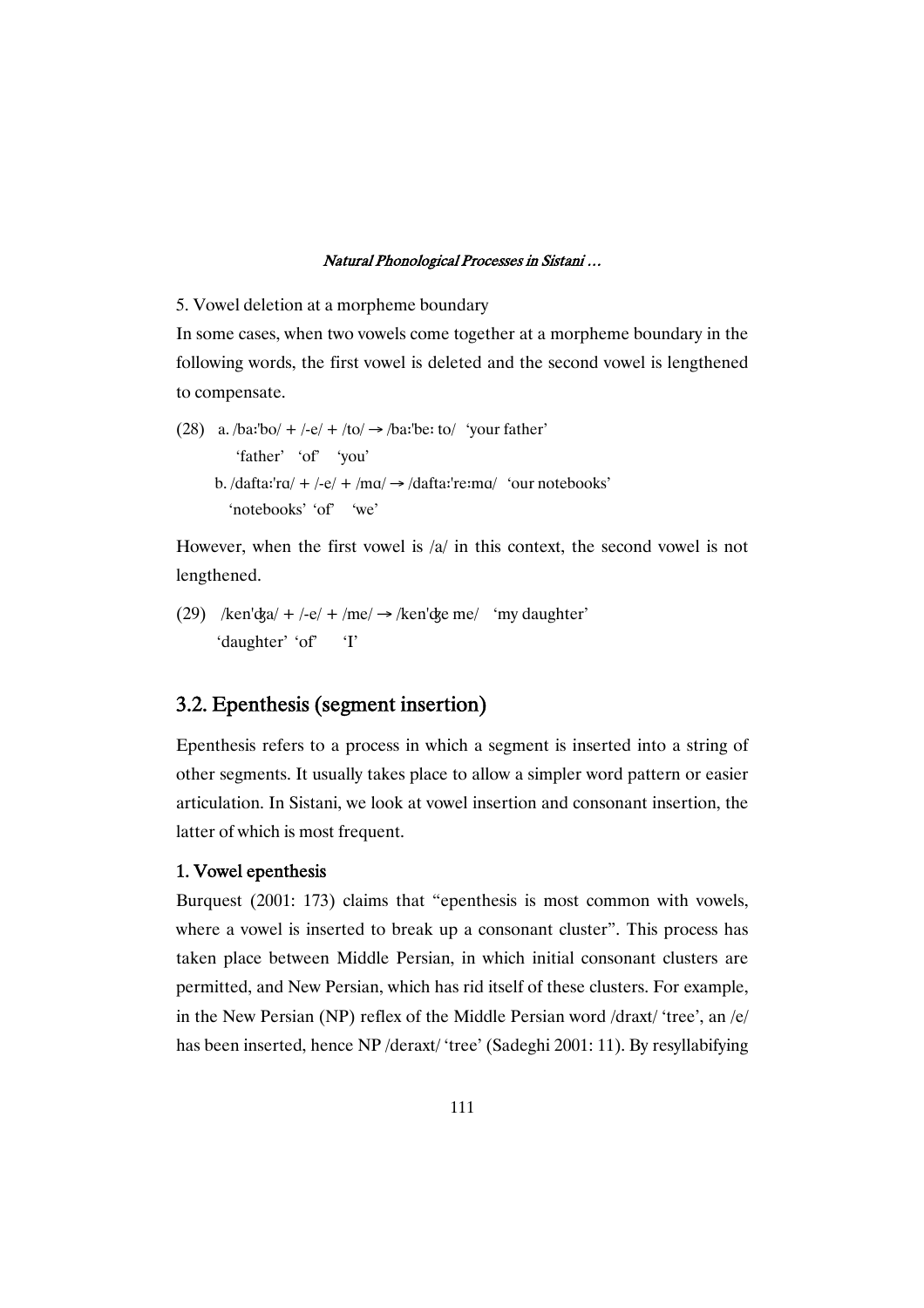initial consonant clusters, NP has reduced the number of syllable patterns, as shown in (30):

$$
(30) \quad / \text{drast} / \rightarrow / \text{de} \cdot \text{rast} / \quad \text{`tree'}
$$
\n
$$
\text{CCVCC} \quad \text{CV.CVCC}
$$

Vowel epenthesis is weakly attested in our Sistani data. However, it is found with negative verb forms. Negative verb forms are shown in  $(31)$ :

(31) a. /n-/ 'not' + /mja:. 'fna/ 'she/he hears' 
$$
\rightarrow
$$
 /nmi. ja: .fna/ 'she/he does not hear'  
\nC + CCV.CCV  
\nb. /n-/ 'not' + /mxa:. 'ro/ 'I eat'  $\rightarrow$  /nme.xa.ro/ 'I do not eat'  
\nC + CCV.CV  
\nCCV.CV. CV

In (31a), the vowel  $/e^{\delta}$  is inserted in the negative verb form to maintain the acceptable syllable pattern; otherwise, it would generate a CCCVC syllable pattern, which is not permitted in Sistani. The same reasoning holds for the insertion of /e/ in (31b).

## 2. Consonant epenthesis

Consonant epenthesis has taken place in a few Sistani words. Specifically, it appears that /d/ has been inserted historically in places where alveolar sonorants were found between vowels.

## (32) Standard Persian Sistani

| a. $\int$ abaneru'zi $\int$ | /faba:ndaru/zi/ 'for a 24-hour period, all night and day' |
|-----------------------------|-----------------------------------------------------------|
| b. / doba're/               | /dubarr'da/ 'again'                                       |

 $5$  The epenthetic vowel /e/ becomes [i] before /j/; compare the example of raising in section 2.1, b, 3 above.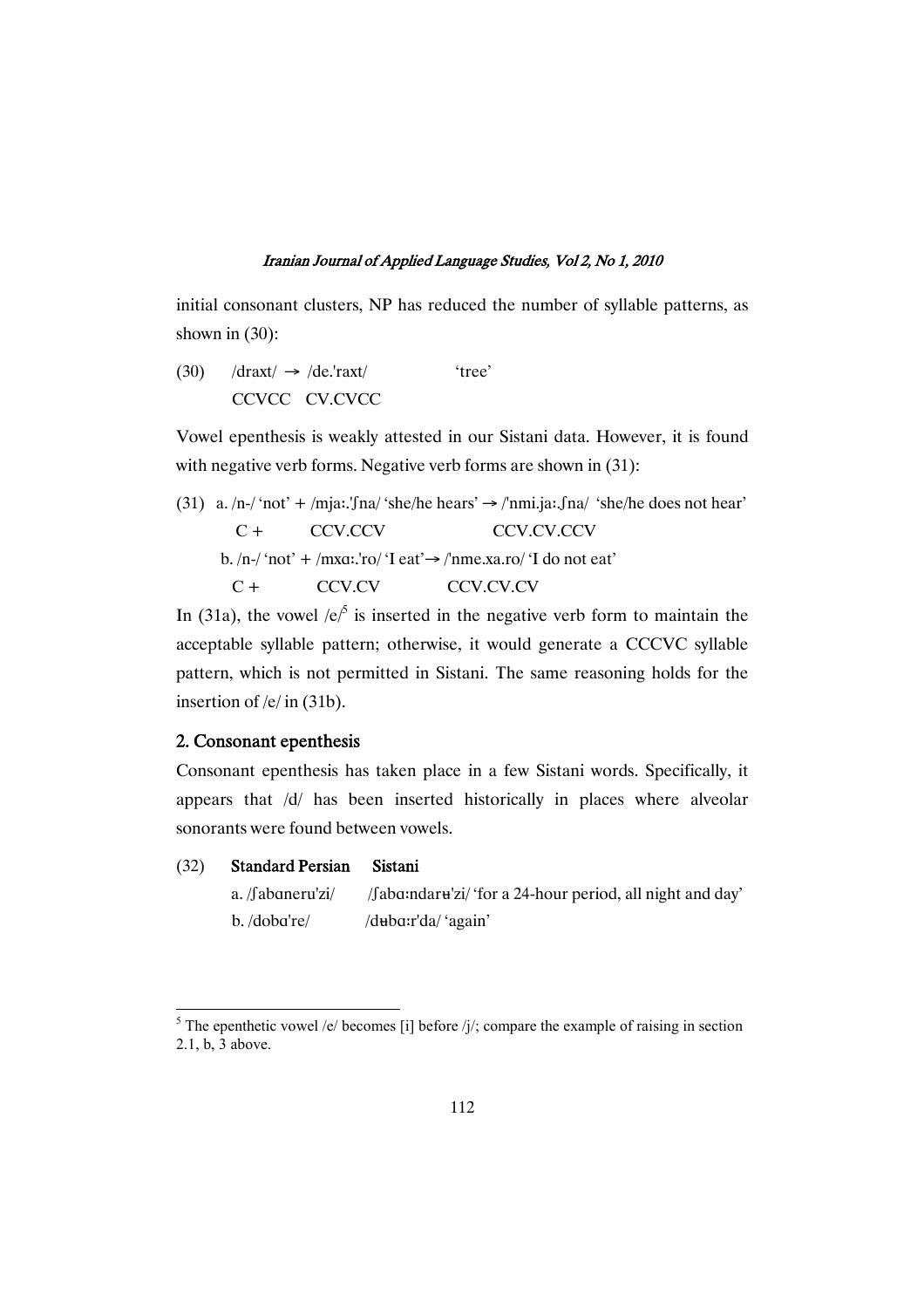# 3.3.Metathesis(reversal)

Metathesis refers to a process in which the ordering of two proximate (and usually adjacent) segments is reversed. Usually, the change is motivated by an attempt to preserve more acceptable phonotactics. Blevins and Garrett (2004:128) refer to four different types of metathesis occurring in different languages:

- 1) Perceptual metathesis occurs for easier perception; e.g., in the prehistory of Classical Armenian, the linear order of stop (or affricate) + r clusters was regularly inverted, as in  $\frac{\text{subr}}{\text{subr}}$   $\rightarrow$   $\frac{\text{subr}}{\text{subr}}$ 'holy'.
- 2) Compensatory metathesis is used for sound changes where a vowel at the edge of the phonological domain undergoes phonetic weakening in quality and duration; the metathesis compensates for this weakening; e.g., Rotuman, an Oceanic language shows metathesis at the right-edge of the word:  $/t$ iko $/ \rightarrow$  [tiok] 'flesh'.
- 3) Coarticulatory metathesis has an articulatory origin related to sequences of stops which involve closure of distinct articulators but whose gestural overlap results in nearly simultaneous closure, e.g., in one Micronesian language all /pk/ sequences are optionally realized as [kp]: /apkas/  $\rightarrow$  [apkas], [akpas] 'now'.
- 4) Finally, *auditory metathesis* is related to auditory-stream decoupling such as that involving sibilant-stop and stop-sibilant; e.g., this is found in the late West Saxon dialect of Old English:  $\text{/frosk/}\rightarrow\text{/froks/}$  (late West Saxon) 'frog'.

In many cases, the Sonority Sequencing Principle (SSP; see REF above) is respected when metathesis takes place in Sistani (32).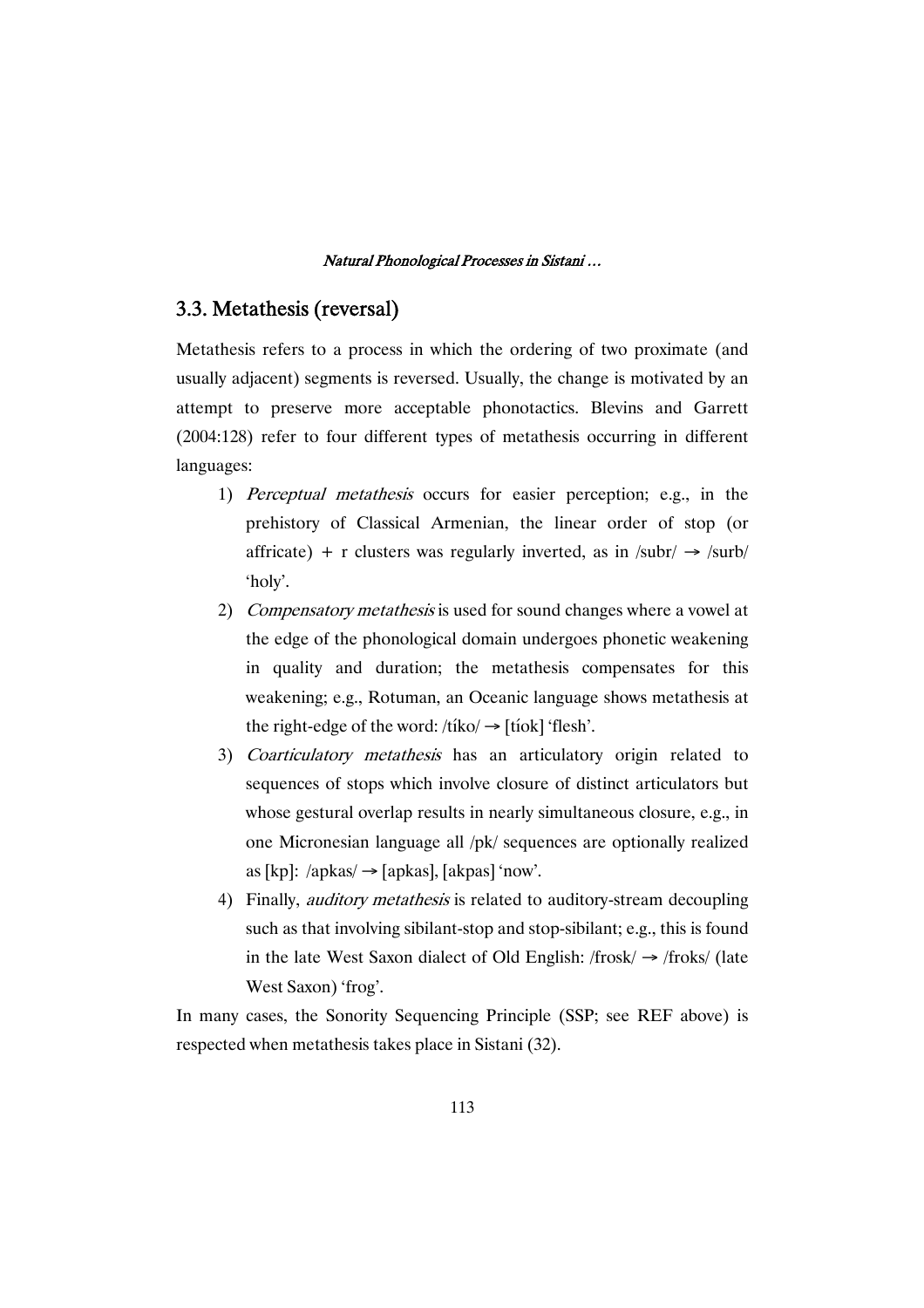| $'$ lock'<br>$/y$ olf $/$<br>$a. / \gamma$ ofl $/$<br>b. /aks/<br>/ask/<br>'photo'<br>'shirt' (/peː'raːn/ before metathesis)<br>c. /pirq'han/<br>/ $per'$ na:r/<br>'brain'<br>d. /maxz/<br>$/$ ma:zy $/$<br>/beba: $fxe / \sim$ /boba: $fxe /$<br>e./bebax $\int$ /<br>'excuse (me)' |  |
|--------------------------------------------------------------------------------------------------------------------------------------------------------------------------------------------------------------------------------------------------------------------------------------|--|
|                                                                                                                                                                                                                                                                                      |  |
|                                                                                                                                                                                                                                                                                      |  |
|                                                                                                                                                                                                                                                                                      |  |
|                                                                                                                                                                                                                                                                                      |  |
|                                                                                                                                                                                                                                                                                      |  |
| 'chewing the cud'<br>f. $/nof'xar'$<br>$\langle$ nay' $\int$ a:l $\angle$ /nox' $\int$ a:r $\angle$                                                                                                                                                                                  |  |
| /el'ma/ 'attack (n.)' (/em'la/ before metathesis)<br>$h. /ham'$ le/                                                                                                                                                                                                                  |  |

Some of the examples in (33) fall more clearly into one or other of the four types of metathesis than others. For instance, (33a) (/yofl/  $\rightarrow$  /yolf/) resembles the example of perceptual metathesis provided by Blevins and Garett (2004: 128). Example (33c) (/per/ram/  $\rightarrow$  /per/nam/), for its part, bears the marks of compensatory metathesis, since it pre-empts the utterance-final /n/ deletion (3.1 above) that would affect the word if /n/ remained in word-final position.

Examples (33d-33f) might be appropriately classed as instances of coarticulatory metathesis, since in the phonetic data, we observed partial overlap between the two fricatives<sup>6</sup>; the same situation is true for the nonmetathesized reflexes of the words in other Persian dialects. Still, it could be argued that auditory metathesis is active in most or all of the changes, since contrastive reversal in the order of segments is dependent on auditory decoupling at some cognitive level.

More relevant to the argumentation in this article as a whole, it should be noted that the examples of metathesis above respect the SSP (33a, 33b) or, in any case, do not violate it (33c-33h). However, other data in the language

 $6$  Simultaneous articulation of coronal and velar fricatives is attested elsewhere; a specific IPA symbol [h] is dedicated to this.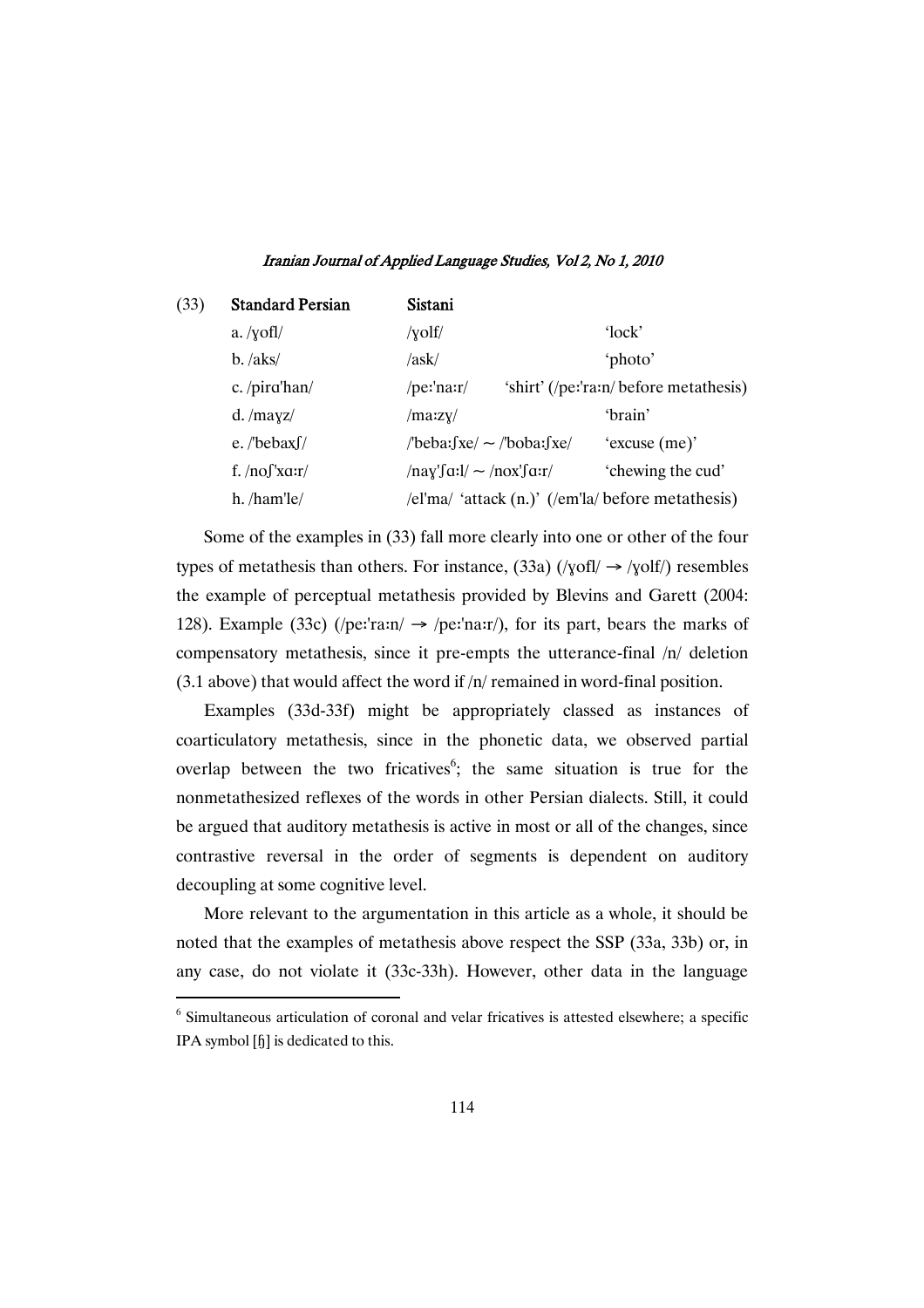violate the SSP, and disrupt the sonority wave within syllables by moving the less sonorous unit in a cluster toward the nucleus, as in (34).

| (34) | <b>Standard Persian</b> | <b>Sistani</b> |                   |
|------|-------------------------|----------------|-------------------|
|      | a. /disk/               | /diks/         | 'furrower'        |
|      | $b. /n$ erx $/$         | $/$ nexr $/$   | 'price'           |
|      | c. $/regy'$             | /reyz/         | 'portion, ration' |

In Arabic, syllable structures which do not conform to the SSP have been explained by positing an external foot at the end of a syllable, essentially designating the segment in violation of the SSP as extra syllabic (outside the syllable). While Standard Persian has to some degree accommodated these marked Arabic coda structures, Sistani has typically remained faithful to historical Persian syllable structure, where codas respect the SSP: in fact, as (33a) and (33b) demonstrate, metathesis has taken place in order to ensure conformity to the SSP in Sistani. So what factors could be behind the SSPviolating cases of metathesis in Sistani shown in (34)?

Because Standard Persian forms coexist with Sistani forms (1.3), and have done so for centuries, we would suggest that Sistani speakers have internalized the SSP-violating structures that they associate with Standard Persian. In situations where Standard Persian forms are likely to be used by Sistani speakers (for example, in formal contexts, or among younger speakers), Sistani speakers whose bilingualism in Standard Persian is minimal would apply SSPviolating forms. In some cases, the resulting words are "standardized" in the dialect. This reasoning echoes the conclusions of Anonby (2003a: 20-1)

<sup>&</sup>lt;sup>7</sup> It is highly likely that the /y/ in Standard Persian was pronounced /q/ (i.e. a voiceless uvular plosive) in Early New Persian. In any case, the sonority rule is here broken.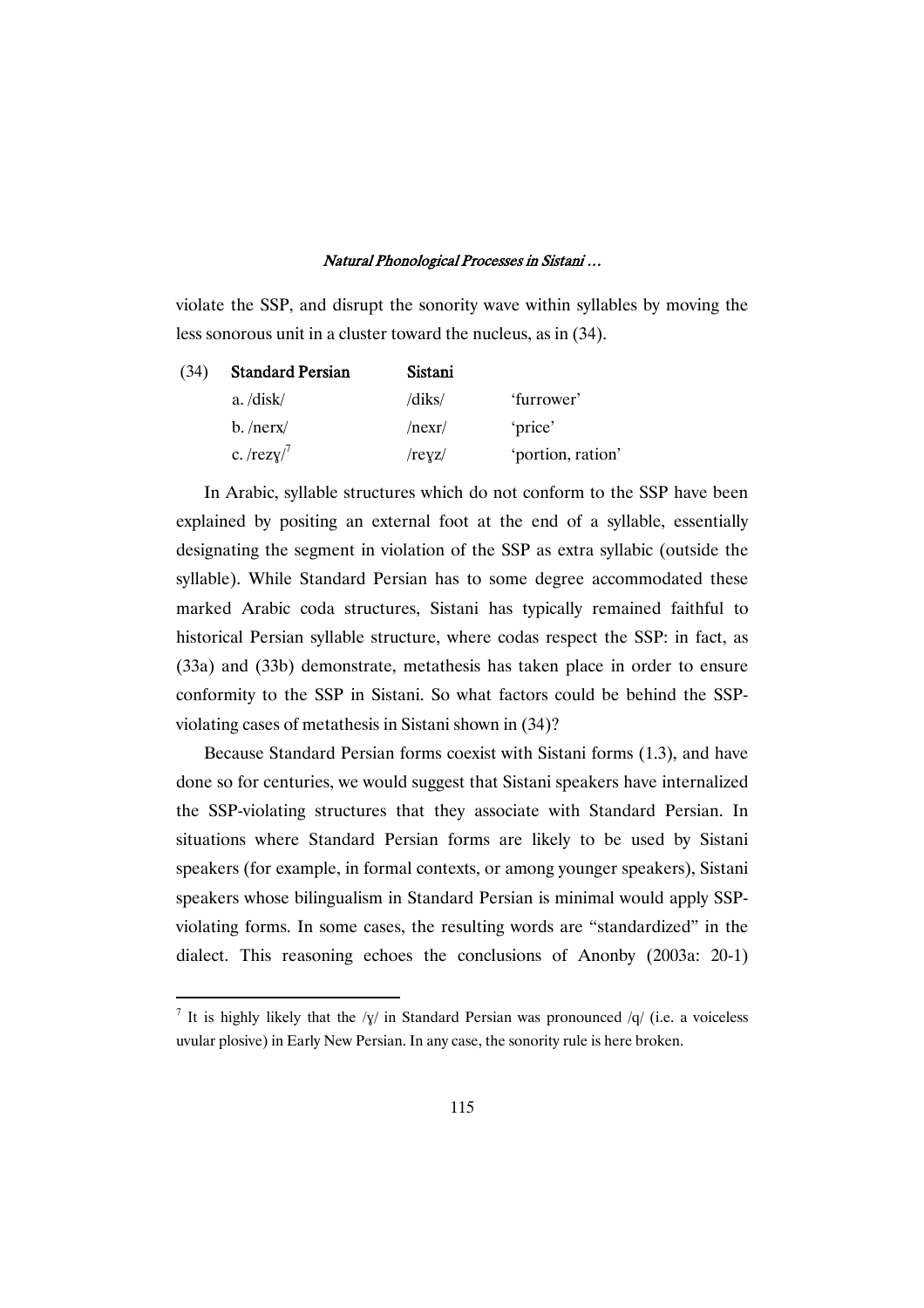regarding a parallel situation in Southern Luri: as in Sistani, Persian clusters that violate the SSP are typically altered to conform to the SSP; but similarly, there are some contexts where speakers apply SSP-violating rules (e.g., /asp/ $\rightarrow$ /aps/ 'horse') in an effort to reproduce Standard Persian structures, even for items in which the SSP is not violated in Standard Persian (as the two examples above show). In both cases, this overcompensation is part of an intermediate stage in language shift, since it is motivated by contact-induced generalizations about the dominant language but does not conform to the particular structures of the dominant language.

In Sistani, then, the application of SSP in the language has been compromised by the internalization of SSP-violating structures from a dominant neighbouring language. Whatever the motivation for this violation, it raises questions regarding claims of the SSP's universality (by Kenstowicz, cited in Bijankhan 2005: 123).

# 4.Conclusion

In this study, we have provided an overview of natural phonological processes in Sistani Persian spoken in Iranian Sistan. Using both synchronic and diachronic data, we have shown that natural phonological processes are motivated by segmental context as well as syllable structure requirements. As has been shown in other studies, assimilation and dissimilation are motivated by segmental context, and processes such as deletion, epenthesis and metathesis are motivated by syllable structure requirements. The application of metathesis is particularly interesting in Sistani, since it suggests that the application of the Sonority Sequencing Principle (SSP) in the language has been compromised by the internalization and generalization of SSP-violating structures in a dominant neighbouring language, Standard Persian.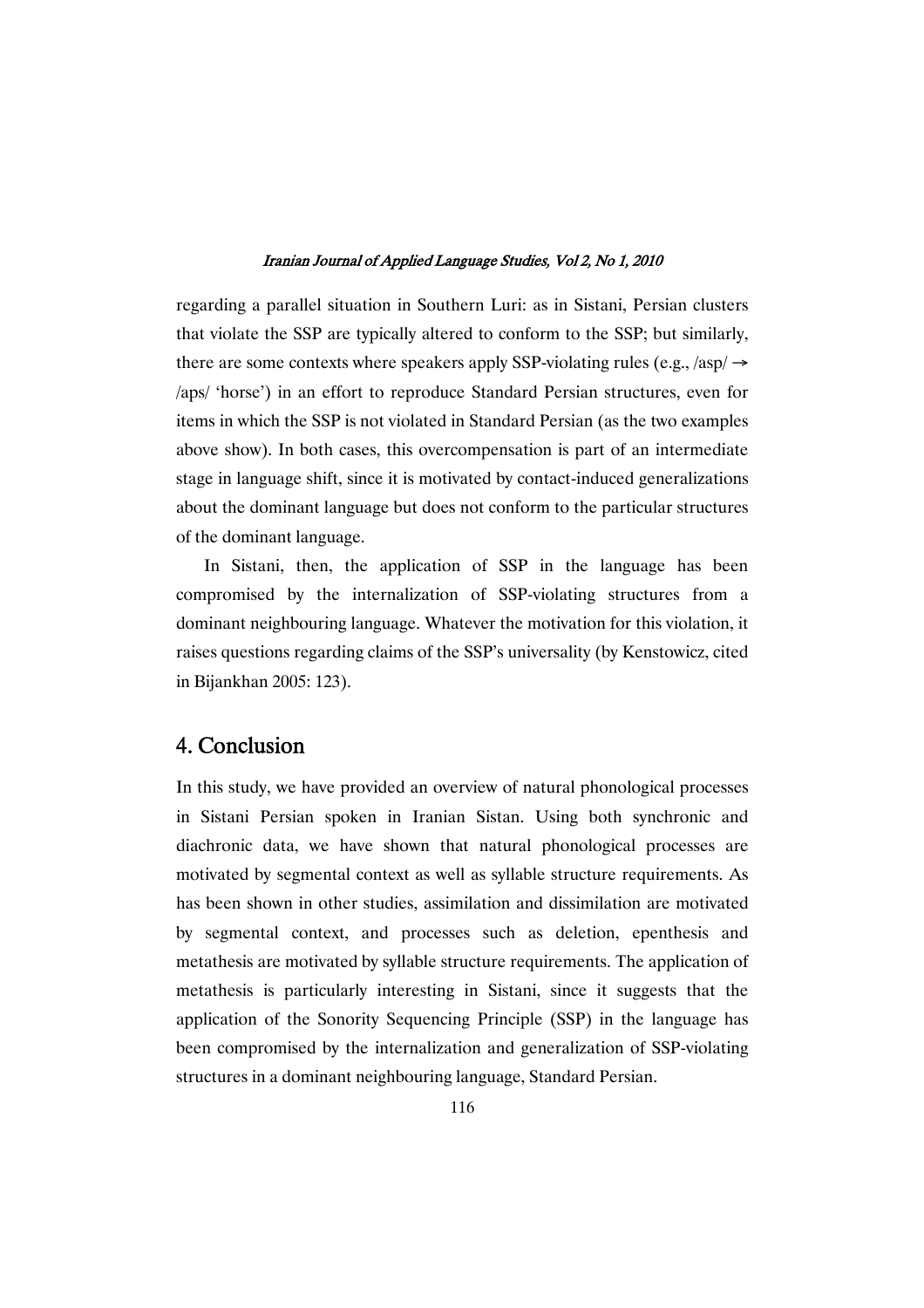# References

- Ahangar, A. A. (2007). "A description of verbal system in Sarhaddi Balochi of Granchin", Orientalia Suecana, 56, pp. 5-24.
- Anonby, E. J. (2003a). "Update on Luri: How many languages?", Journal of the Royal Asiatic Society, 13:2, pp. 171-197.
- Anonby, E. J. (2003b). <sup>A</sup> Phonology of Southern Luri, Munich: Lincom Europa.
- Bijankhon, M. (1384)(2005), Vackshenasi, nazarie-ye behinegi, Tehran: Samt.
- Blevins, J., Garrett, A. (2004). "The evolution of metathesis" in Hayes, Bruce, Kirchner, Robert, and Steriade, Donca (eds.), Phonetically Based Phonology, Cambridge: Cambridge University Press, pp. 117-156.
- Burquest, D. A. (2001<sup>2</sup>). *Phonological Analysis, A Functional Approach,* Dallas: SIL International.
- Chapman, W. H., Olsen, E., Lowe, I. and Andersson, G. (2000<sup>6</sup>). Introduction to Practical Phonetics, European Training Programme UK Campus.
- Farrell, T. (2003). "Linguistic influences on the Balochi spoken in Karachi", in Jahani, Carina and Korn, Agnes (eds.), The Baloch and Their Neighbours, Ethnic and Linguistic Contact in Balochistan in Historical and Modern Times, Wiesbaden: Reichert Verlag, pp. 169-210.
- Grousset, R. and Walford, N., (1998). The Empire of the Steppes: <sup>A</sup> History of Central Asia, trans. by Naomi Walford, New Brunsick, NJ: Rutgers University Press, retrieved 15 January 2010 from:

http://fa.wikipedia.org/wiki/%D8%B3%DA%A9%D8%A7%D9%87% D8%A7.

- International Phonetic Association, (1999). Handbook of the International Phonetic Association, Cambridge: Cambridge University Press.
- Hashabeiky, F. (2005). Persian Orthography: Modification or Changeover? (1850- 2000), Acta Universitatis Upsaliensis, Studia Iranica Upsaliensia 7, Uppsala: Uppsala University.
- Jahani, C., and Paul, D., (2008). "Fronting of the voiceless velar plosive in Persian", Orientalia Suecana, 57, pp. 81-89.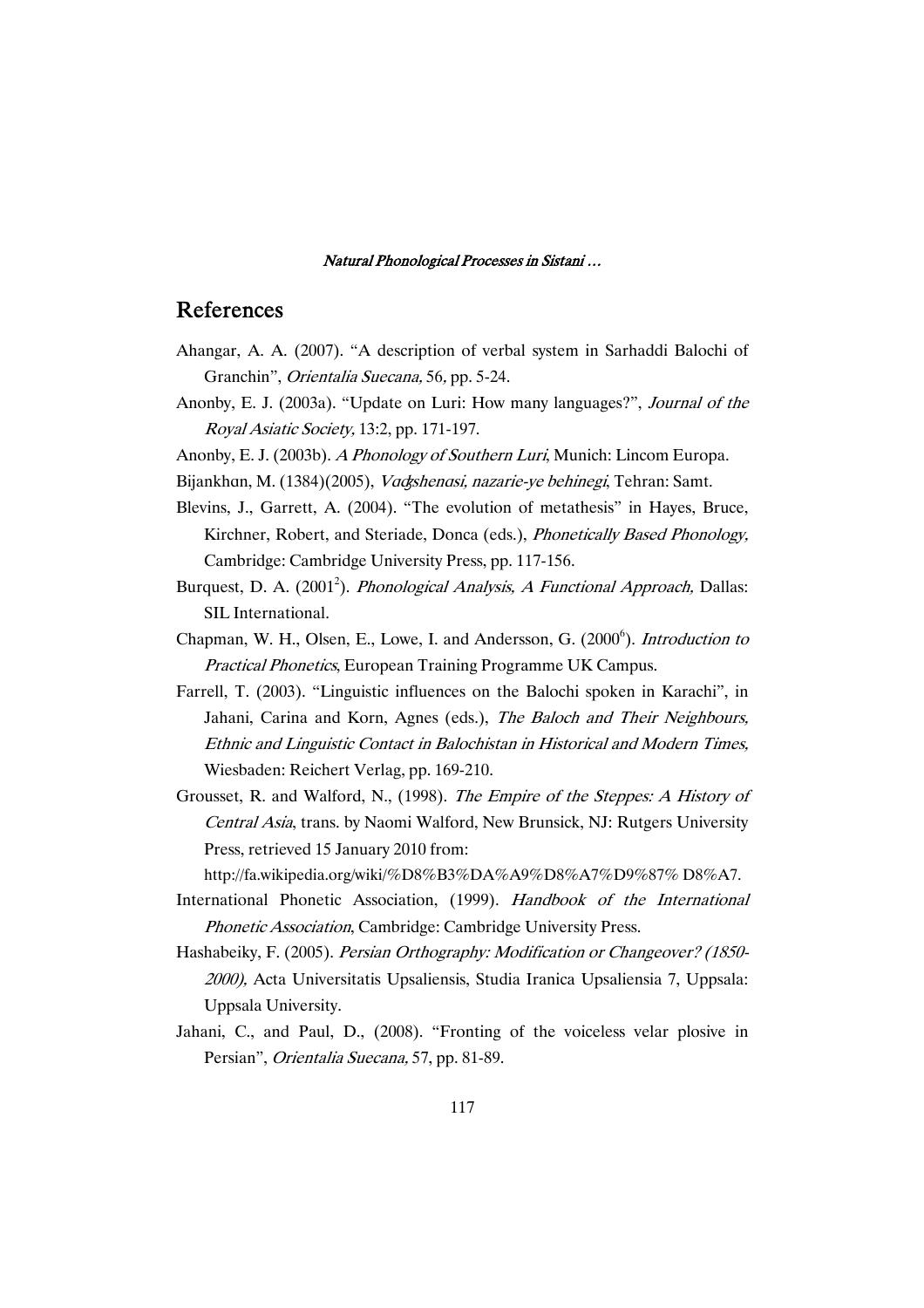Katamba, F. (1996<sup>8</sup>). An Introduction to Phonology, Longman.

- Lass, R. (1988). Phonology: An Introduction to Basic Concepts, Cambridge: Cambridge University Press.
- MacKenzie, D. N. (1990). <sup>A</sup> Concise Pahlavi Dictionary, Oxford: Oxford University Press.
- McCarthy, J. J., and Prince, A. S. (1993). Prosodic Morphology: Constraint Interaction and Satisfaction, Rutgers University Technical Report.
- Okati, F., Ahangar, A. A., and Jahani, C. (2009). "Fronting of /u/ in Iranian Sistani", Orientalia Suecana, 58, pp. 120-131.
- Prince, A. S., and Smolensky, P. (1993). Constraint Interaction in Generative Grammar, New Brunswick, New Jersey, Rutgers University Center for Cognitive Science.
- Raja, B. A. (2006). "Recognition of nasalized and nonnasalized vowels", www.ece.umd.edu/MERIT/archives/merit2006/merit\_fair06\_papers/Paper\_10\_ Raja.pdf (retrieved 20 September 2009).
- Sadeghi, A. A. (1380)(2001). Masa?el-e tarikhi-ye zaban-e farsi, Tehran: Sokhan.
- Skjærvø, P.O. (2010). "Modern Iranian languages", Encyclopaedia Iranica Online, available at: www.iranica.com (retrieved 5 September 2009).
- Windfuhr, G. L. (1989). "New Iranian languages", in Rüdiger Schmitt (ed.), Compendium Linguarum Iranicarum, Wiesbaden: Reichert Verlag, pp. 246- 250.
- Windfuhr, G. L. (1989). "Persian", in Bernard Comrie (ed.), The World's Major Languages, London: Routledge, pp. 523-546.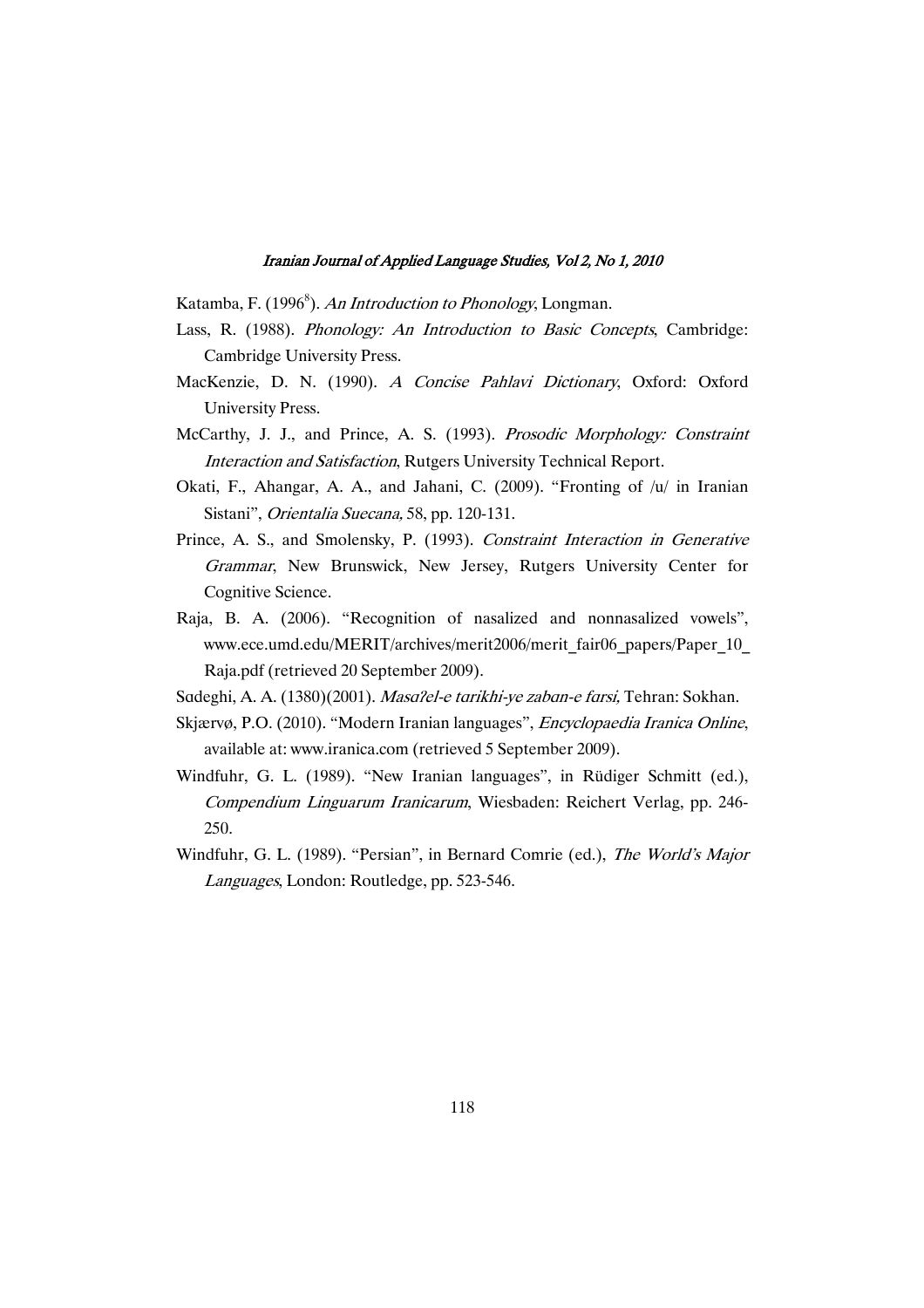| <b>CONSONANTS (PULMONIC)</b>                                                                                                            |                                                                                                         |                           |                                        |                                   |                                                         |   | THE INTERNATIONAL PHONETIC ALPHABET (revised to 2005)              |                                                      |                                 |                                           |                                                                                    |                                |   |                                                          |              |       |                    |              |                              |                |                                          | © 2005 IPA               |  |
|-----------------------------------------------------------------------------------------------------------------------------------------|---------------------------------------------------------------------------------------------------------|---------------------------|----------------------------------------|-----------------------------------|---------------------------------------------------------|---|--------------------------------------------------------------------|------------------------------------------------------|---------------------------------|-------------------------------------------|------------------------------------------------------------------------------------|--------------------------------|---|----------------------------------------------------------|--------------|-------|--------------------|--------------|------------------------------|----------------|------------------------------------------|--------------------------|--|
|                                                                                                                                         |                                                                                                         | <b>Bilabial</b>           |                                        | Labiodental                       | Post alveolar Retroflex<br>Dental<br>Alveolar           |   |                                                                    |                                                      |                                 | Palatal                                   |                                                                                    |                                |   | Velar<br>Uvular                                          |              |       | Pharyngeal         |              |                              | <b>Glottal</b> |                                          |                          |  |
| Plosive                                                                                                                                 | D                                                                                                       | b                         |                                        |                                   |                                                         |   | d<br>t                                                             |                                                      |                                 |                                           |                                                                                    | a                              | c | Ŧ                                                        | k            | g     | q                  | G            |                              |                | 2                                        |                          |  |
| Nasal                                                                                                                                   |                                                                                                         | m                         |                                        | m                                 |                                                         |   | n                                                                  |                                                      |                                 |                                           |                                                                                    | ŋ                              |   | n                                                        |              | ŋ     |                    | N            |                              |                |                                          |                          |  |
| Trill                                                                                                                                   |                                                                                                         | в                         |                                        |                                   |                                                         |   | r                                                                  |                                                      |                                 |                                           |                                                                                    |                                |   |                                                          |              |       |                    | $\mathbf R$  |                              |                |                                          |                          |  |
| <b>Tap or Flap</b>                                                                                                                      |                                                                                                         |                           |                                        | v                                 |                                                         |   | ſ                                                                  |                                                      |                                 |                                           |                                                                                    | U                              |   |                                                          |              |       |                    |              |                              |                |                                          |                          |  |
| Fricative                                                                                                                               | Φ                                                                                                       | ß                         | f                                      | v                                 | θ                                                       | ð | z<br>S                                                             |                                                      |                                 | 3                                         | S                                                                                  | Z,                             |   |                                                          | х            | V     |                    | к            | ħ                            | ና              | h                                        | fi                       |  |
| Lateral<br>fricative                                                                                                                    |                                                                                                         |                           |                                        |                                   |                                                         |   | ┫                                                                  | k                                                    |                                 |                                           |                                                                                    |                                |   |                                                          |              |       |                    |              |                              |                |                                          |                          |  |
| Approximant                                                                                                                             |                                                                                                         |                           |                                        | υ                                 |                                                         |   | J.                                                                 |                                                      |                                 |                                           |                                                                                    |                                |   |                                                          |              | ш     |                    |              |                              |                |                                          |                          |  |
| Lateral<br>approximant                                                                                                                  |                                                                                                         |                           |                                        |                                   |                                                         |   |                                                                    |                                                      |                                 |                                           |                                                                                    |                                |   | κ                                                        |              | L     |                    |              |                              |                |                                          |                          |  |
| Where symbols appear in pairs, the one to the right represents a voiced consonant. Shaded areas denote articulations judged impossible. |                                                                                                         |                           |                                        |                                   |                                                         |   |                                                                    |                                                      |                                 |                                           |                                                                                    |                                |   |                                                          |              |       |                    |              |                              |                |                                          |                          |  |
| CONSONANTS (NON-PULMONIC)                                                                                                               |                                                                                                         |                           |                                        |                                   |                                                         |   |                                                                    |                                                      |                                 |                                           |                                                                                    | <b>VOWELS</b>                  |   |                                                          |              |       |                    |              |                              |                |                                          |                          |  |
| <b>Clicks</b><br><b>Voiced implosives</b>                                                                                               |                                                                                                         |                           |                                        | <b>Ejectives</b>                  |                                                         |   |                                                                    |                                                      |                                 | Front                                     |                                                                                    |                                |   |                                                          | Central      |       |                    |              |                              |                | <b>Back</b>                              |                          |  |
| $\left( \cdot \right)$<br><b>Bilabial</b>                                                                                               | b                                                                                                       |                           | Bilabial                               | <b>Examples:</b>                  |                                                         |   |                                                                    |                                                      |                                 | Close<br>ı                                |                                                                                    |                                |   |                                                          | ₩<br>UI ∙ 11 |       |                    |              |                              |                |                                          |                          |  |
| Dental                                                                                                                                  |                                                                                                         | d                         |                                        | Dental/alveolar                   |                                                         | р |                                                                    | <b>Bilabial</b>                                      |                                 |                                           |                                                                                    |                                |   |                                                          | ΙY           |       |                    |              |                              | Ω              |                                          |                          |  |
| (Post) alveolar                                                                                                                         |                                                                                                         |                           |                                        | Palatal                           | t<br>Dental/alveolar                                    |   |                                                                    |                                                      |                                 | Close-mid<br>e<br>э<br>Ø<br>$\Theta$<br>x |                                                                                    |                                |   |                                                          |              |       |                    |              |                              |                | $\Omega$                                 |                          |  |
| Palatoalveolar                                                                                                                          |                                                                                                         | đ                         |                                        | Velar                             | k<br>Velar                                              |   |                                                                    |                                                      |                                 |                                           |                                                                                    |                                |   |                                                          |              | ≘     |                    |              |                              |                |                                          |                          |  |
| Alveolar lateral                                                                                                                        |                                                                                                         |                           | S<br>G<br>Uvular<br>Alveolar fricative |                                   |                                                         |   |                                                                    |                                                      | Open-mid<br>ε<br>$\alpha$<br>Λ  |                                           |                                                                                    |                                |   |                                                          |              |       |                    |              |                              |                |                                          |                          |  |
| Р                                                                                                                                       |                                                                                                         |                           |                                        |                                   |                                                         |   |                                                                    |                                                      |                                 |                                           |                                                                                    |                                |   |                                                          |              |       |                    |              |                              |                |                                          |                          |  |
| æ<br><b>OTHER SYMBOLS</b><br>а<br>Œ                                                                                                     |                                                                                                         |                           |                                        |                                   |                                                         |   |                                                                    |                                                      |                                 |                                           | $\mathbf{d} \bullet \mathbf{D}$                                                    |                                |   |                                                          |              |       |                    |              |                              |                |                                          |                          |  |
| Open<br>$CZ$ Alveolo-palatal fricatives<br>м<br>Votceless labial-yelar fricative                                                        |                                                                                                         |                           |                                        |                                   |                                                         |   |                                                                    |                                                      |                                 |                                           | Where symbols appear in pairs, the one<br>to the right represents a rounded vowel. |                                |   |                                                          |              |       |                    |              |                              |                |                                          |                          |  |
| w<br>Voiced labial-velar approximant                                                                                                    |                                                                                                         |                           |                                        |                                   | 1                                                       |   | Voiced alveolar lateral flap                                       |                                                      |                                 |                                           |                                                                                    |                                |   |                                                          |              |       |                    |              |                              |                |                                          |                          |  |
| U<br>Voiced labial-palatal approximant                                                                                                  |                                                                                                         |                           |                                        |                                   | h                                                       |   | Simultaneous and $X$                                               |                                                      |                                 |                                           |                                                                                    |                                |   |                                                          |              |       |                    |              | <b>SUPRASEGMENTALS</b>       |                |                                          |                          |  |
| н                                                                                                                                       | Voiceless epiglottal fricative                                                                          |                           |                                        |                                   |                                                         |   |                                                                    |                                                      |                                 |                                           | ٠<br><b>Primary stress</b>                                                         |                                |   |                                                          |              |       |                    |              |                              |                |                                          |                          |  |
| ¥                                                                                                                                       | Affricates and double articulations<br>Voiced epiglottal fricative<br>can be represented by two symbols |                           |                                        |                                   |                                                         |   |                                                                    | <b>Secondary stress</b><br>.1S<br>КD<br>,founə'tı∫ən |                                 |                                           |                                                                                    |                                |   |                                                          |              |       |                    |              |                              |                |                                          |                          |  |
| 7<br><b>Epiglottal plosive</b>                                                                                                          |                                                                                                         |                           |                                        | joined by a tie bar if necessary. |                                                         |   |                                                                    |                                                      |                                 |                                           |                                                                                    |                                |   | e:<br>Long                                               |              |       |                    |              |                              |                |                                          |                          |  |
| <b>DIACRITICS</b>                                                                                                                       |                                                                                                         |                           |                                        |                                   |                                                         |   | Diacritics may be placed above a symbol with a descender, e.g. $1$ |                                                      |                                 |                                           |                                                                                    |                                |   |                                                          |              |       |                    | Half-long    |                              | e.             |                                          |                          |  |
| <b>Voiceless</b>                                                                                                                        | n                                                                                                       | d                         |                                        |                                   |                                                         |   | D                                                                  | a                                                    |                                 |                                           | Dental                                                                             |                                |   | d                                                        |              |       |                    |              | Extra-short                  | ĕ              |                                          |                          |  |
| Voiced                                                                                                                                  | s                                                                                                       | t                         |                                        |                                   | <b>Breathy voiced</b><br>b<br>а<br><b>Creaky voiced</b> |   |                                                                    |                                                      |                                 | Apical                                    |                                                                                    |                                | d | Minor (foot) group                                       |              |       |                    |              |                              |                |                                          |                          |  |
| h<br><b>Aspirated</b>                                                                                                                   | $t^{\overline{h}}$                                                                                      | $\mathbf{d}^{\mathbf{h}}$ |                                        |                                   | Linguolabial                                            |   | t                                                                  | d                                                    |                                 |                                           | Laminal                                                                            |                                |   | d                                                        |              |       |                    |              | Major (intonation) group     |                |                                          |                          |  |
| More rounded                                                                                                                            | э                                                                                                       |                           |                                        | W                                 | Labialized                                              |   | $t^w$                                                              | $\mathbf{d}^{\mathrm{w}}$                            |                                 | $\circ$                                   | Nasalized                                                                          |                                |   | ẽ                                                        |              |       |                    |              | Syllable break J1. ækt       |                |                                          |                          |  |
| Less rounded                                                                                                                            | э                                                                                                       |                           | j                                      |                                   | Palatalized                                             |   | ťJ                                                                 | dĴ                                                   |                                 | $\mathbf n$                               | Nasal release                                                                      |                                |   | $\mathbf{d}^{\mathbf{n}}$                                |              |       |                    |              | Linking (absence of a break) |                |                                          |                          |  |
| Advanced                                                                                                                                | u                                                                                                       |                           |                                        | Y                                 | d¥<br>t٧<br>Velarized                                   |   |                                                                    |                                                      | Lateral release                 |                                           |                                                                                    | $\mathrm{d}^{\mathrm{l}}$      |   | TONES AND WORD ACCENTS<br><b>LEVEL</b><br><b>CONTOUR</b> |              |       |                    |              |                              |                |                                          |                          |  |
| Retracted                                                                                                                               | e                                                                                                       |                           | S                                      |                                   | t٤<br>ď<br>Pharyngealized                               |   |                                                                    |                                                      | d<br>E or<br>No audible release |                                           |                                                                                    |                                |   |                                                          |              | Extra |                    | е<br>л<br>or |                              | <b>Rising</b>  |                                          |                          |  |
| Centralized                                                                                                                             | ë                                                                                                       |                           | ٠                                      |                                   |                                                         |   | Velarized or pharyngealized                                        |                                                      | ł                               |                                           |                                                                                    |                                |   |                                                          |              | é     |                    | high<br>High |                              |                | N                                        | Falling                  |  |
| Mid-centralized                                                                                                                         | ě                                                                                                       |                           |                                        |                                   | <b>Raised</b>                                           |   | е                                                                  |                                                      | $\mathbf{L}$                    |                                           |                                                                                    | = voiced alveolar fricative)   |   |                                                          |              |       |                    | Mid          | ē                            | 踏              |                                          | High<br>rising           |  |
| Syllable                                                                                                                                | n                                                                                                       |                           |                                        |                                   | Lowered                                                 |   | ę                                                                  |                                                      | ₫                               |                                           |                                                                                    |                                |   |                                                          |              | ēè    | ┙                  | Low<br>Extra | ĕ                            | ⊿              |                                          | Low<br>rising<br>Rising- |  |
| Non-syllabic                                                                                                                            | ĕ                                                                                                       |                           |                                        |                                   |                                                         |   | <b>Advanced Tongue Root</b>                                        |                                                      | ę                               |                                           |                                                                                    | = voiced bilabial approximant) |   |                                                          |              | T     |                    | low          | ě                            |                |                                          | falling                  |  |
| Rhoticity                                                                                                                               | ə                                                                                                       | $a^{\iota}$               |                                        |                                   | <b>Retracted Tongue Root</b>                            |   |                                                                    |                                                      | ę                               |                                           |                                                                                    |                                |   |                                                          |              |       | Downstep<br>Upstep |              |                              |                | <b>Global</b> rise<br><b>Global</b> fall |                          |  |
|                                                                                                                                         |                                                                                                         |                           |                                        |                                   |                                                         |   |                                                                    |                                                      |                                 |                                           |                                                                                    |                                |   |                                                          |              |       |                    |              |                              |                |                                          |                          |  |

Chart 1: The International Phonetic Alphabet (revised to  $2005)^8$ 

<sup>8</sup> http://weston.ruter.net/projects/ipa-chart/view/keyboard